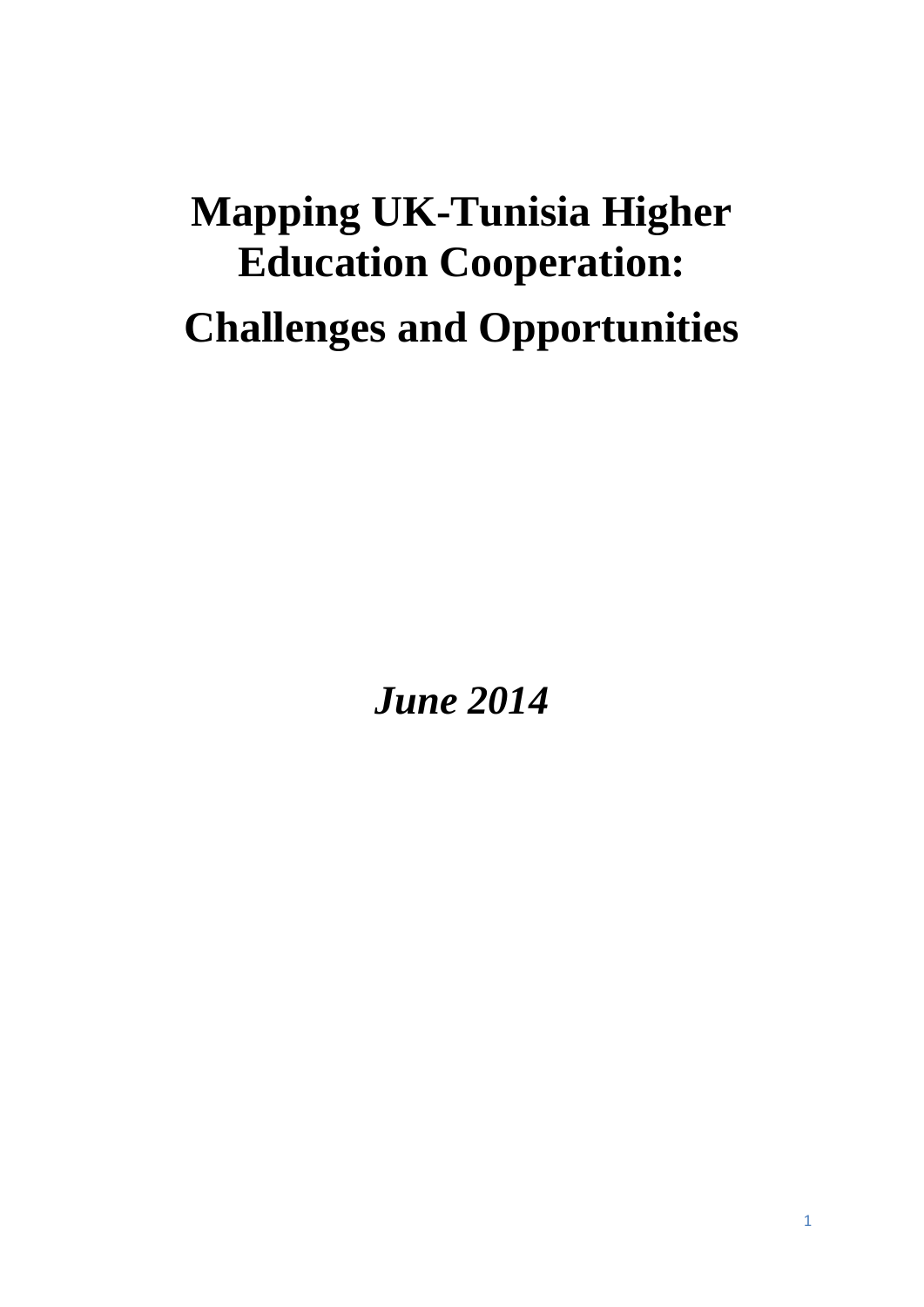## *Table of Contents*

#### **1. Background**

- 1.1 *Scope of the mapping research*
- *1.2 Aims and objectives*
- *1.3 Methodology*
- *1.4 Setting the context*

#### **2. Historical Overview of British-Tunisian Higher Education Collaboration**

#### **3. Mapping out Past and Present HE Cooperation**

- *3.1 Tunisia-UK HE cooperation: pre-revolution agreements*
- 3.2 *Tunisia-UK HE cooperation: post-revolution agreements*
- *3.3 Partnership trends*
- *3.4 Student and academic HE mobility*
- *3.5 English in HE: Tunisian HE institutions and associations*
- *3.6 Tunisian HE associations promoting English*
- *3.7 Tunisian higher education institutions teaching in English*
- *3.8 Tunisian HE programmes taught in English*
- *3.9 Scorecard on HE cooperation*

#### **4. Stakeholder Recommendations**

- *4.1 Enhancing academic and student mobility*
- 4.2 *Facilitating research and technology transfer*
- *4.3 Improving capacity building, quality assurance and employability cooperation*

## **5. Concluding Remarks**

- *5. 1 Enhancing academic and student mobility*
- *5.2 Facilitating research and technology transfer*
- *5.3 Improving cooperation around capacity building, quality assurance and employability.*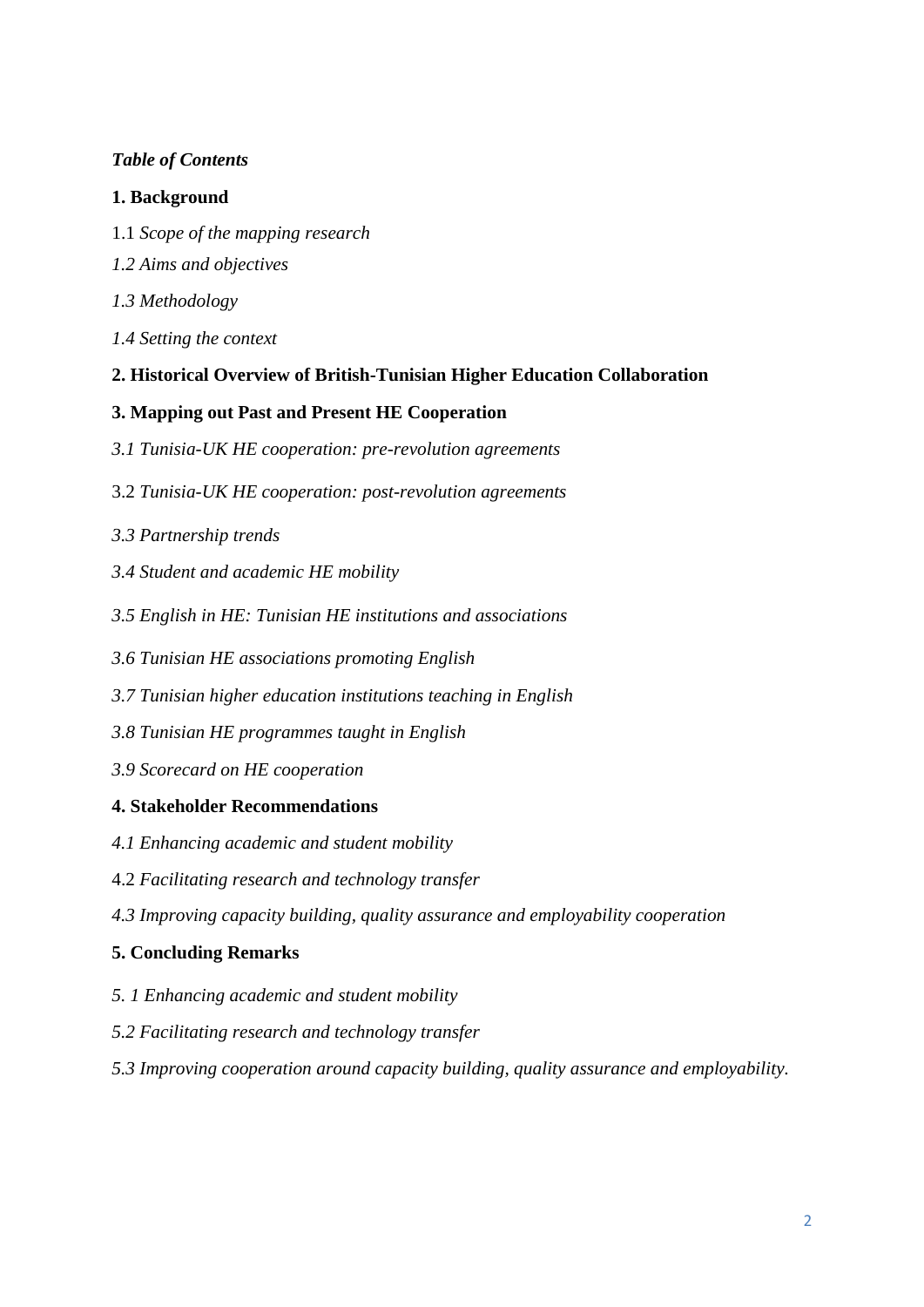## **1. Background**

The research was carried out as part of The British Council's Internationalizing Higher Education project, which promotes and supports the exchange and mobility of students, scholars and academics into and outward from the UK.

## 1.1 *Scope of the Internationalizing Higher Education Project*

To increase the Higher Education (HE) relationships between the UK and Tunisia, focusing on enhancing academic and student mobility; facilitating research and technology transfer; and improving cooperation around capacity building, quality assurance and employability.

#### *1.2 Aims and Objectives*

The aims and objectives of this report include:

- To describe the institutional context in which Higher education cooperation between UK and Tunisian institutions has taken place
- To map out and showcase examples of past and present cooperation agreements between Higher Education Institutions (HEIs) in Tunisia and the UK
- To analyse trends and shifts in past and present cooperation agreements
- To map out the types of research projects currently underway by UK-based academics in Tunisia.
- To make recommendations for further developing a Tunisia-UK Higher Education strategy and to prioritize strategy areas, providing a rationale for these priorities.

#### *1.3 Methodology*

The following report is the result of over 8 weeks of research carried out by two researchers who have employed largely qualitative methods, including documentation review, collation and analysis, archival research, extensive interviews with relevant government officials, HE administrators, faculty, academics and students. It also includes some statistical analysis of the data on student exchanges.

## *1.4 Setting the context*

The Tunisian revolution marked a dramatic change at all levels of Tunisian society and governance. The realm of Higher Education has not been an exception, as students, faculty and administrators seek to comprehend the changed context and make the most of new opportunities. Over the course of our interviews with government officials, university administrators as well as students and academics, we discovered a great deal of excitement, along with some trepidation, in regards to the future of Tunisia's HE. All expressed openness towards strengthening institutional ties with British HEIs. There seems to be a strong desire across the various disciplines, and including both public and private universities, to integrate English language, curriculum and pedagogical practices to a greater extent into Tunisia's Higher Education system. The British HE system is held in high regard, especially for the many who feel the French model that has been in place in Tunisia since the colonial period, has run its course.

#### **2. Historical Overview of British-Tunisian Higher Education Collaboration**

From our observations, it seems UK-Tunisian HE cooperation can be generally divided into three eras. The first era entails collaboration that occurred towards the end of the Bourguiba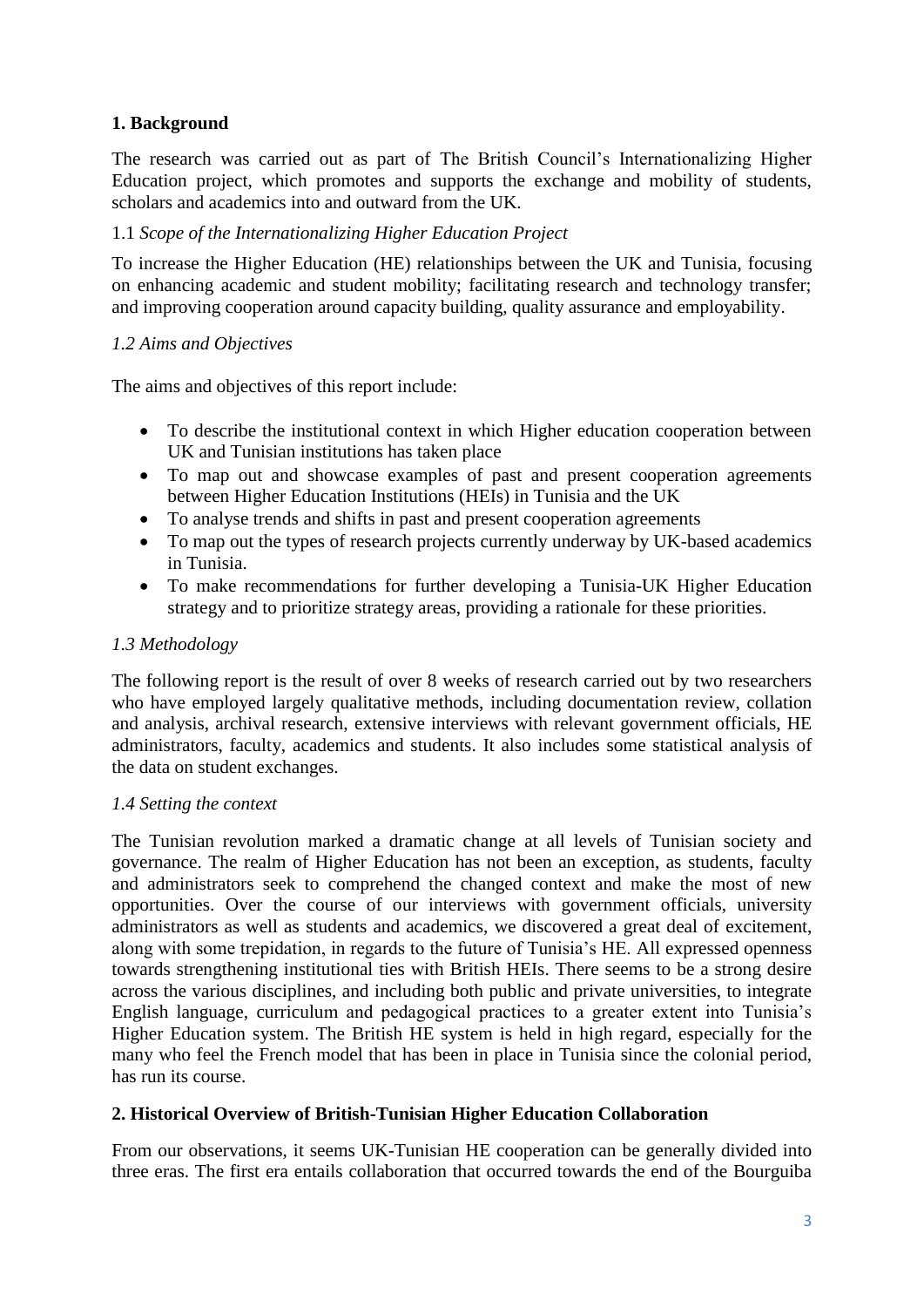period/early Ben Ali rule (1980s-1990s), when it appears that considerable funds were invested into the educational exchanges, largely for students in the later phases of degrees in the Arts and Humanities, focusing on those studying the English language, British and American language as well as civilizations. Hundreds of Tunisian students were sent to study in the UK during the 1980s, though these programs began to taper down in the mid-1990s. In addition to short study programs, largely for Arts and Humanities students, there were a handful of academic exchanges and collaboration in different scientific disciplines. The 1990s also saw a handful of UK academics, especially working in the social sciences, coming from the UK to do research on various aspects of Tunisian social, political and economic relations, mostly funded by their universities or UK based scholarship and research grants.

The second era can be considered the late- Ben Ali era (from mid-1990s onwards), when there was a marked decrease in academic exchanges and cooperation. It is unclear whether this was due to a reduction in funding from MHE for these projects or a lack of political will to have them funded. Perhaps another factor that can account for the decline in cooperation is that British academics and institutions were hesitant to engage with state-run Tunisian institutions because of well-documented human rights abuses that were taking place during this time. $<sup>1</sup>$ </sup>

This downwards trend increased further after 9/11, presumably as a result of the increased difficulties in obtaining visas. However, the UK managed to avoid some of the knee-jerk immigration regulatory reactions experienced by other Anglophone countries with similarly high levels of international students, including Australia and the US.<sup>2</sup> This has changed somewhat in recent years though with the implementation of more stringent visa regulatory framework in place since 2010-2011, as well as higher visa costs. As detailed in a British Council report on the "Impact of Visa Changes on Student Mobility and Outlook for the UK," the 2010-11 changes to the visa regulatory framework "have made it difficult for non-EU students to obtain a UK visa and are likely to denote the beginning of a downward trend in the number of students entering the practice  $UK.^{3}$ .

The Nabeul Language Village, established in 2006, went some way towards filling the gap left by a decline in exchange programmes in the late-Ben Ali era as it provided Tunisian students with an opportunity to their English and have social and cultural exchanges with British as well as American peers.

The third era is that following the revolution (January 2011- onwards). In the aftermath of the revolution, there appeared to be a renewed interest in fostering stronger institutional ties and student and academic mobility between Tunisia and the UK. On the UK side, there was to be an exponential growth in interest in Tunisia, in particular in the social sciences, amongst students and academics alike. The changed institutional and social context means UK –based scholars feel much freer to carry out research, engage in activities of intellectual exchange, and spend extended periods of time living in Tunisia.

On the Tunisian side, there is an increasing interest to break with what many see as a HE system linked to the colonial past represented by the French system, and instead institute

1

<sup>&</sup>lt;sup>1</sup>Human Rights Watch 2006, 2007, 2008.

<sup>&</sup>lt;sup>2</sup> Impact of Visa Changes on Student Mobility and Outlook for the UK, British Council 2011.

<sup>3</sup> Ibid.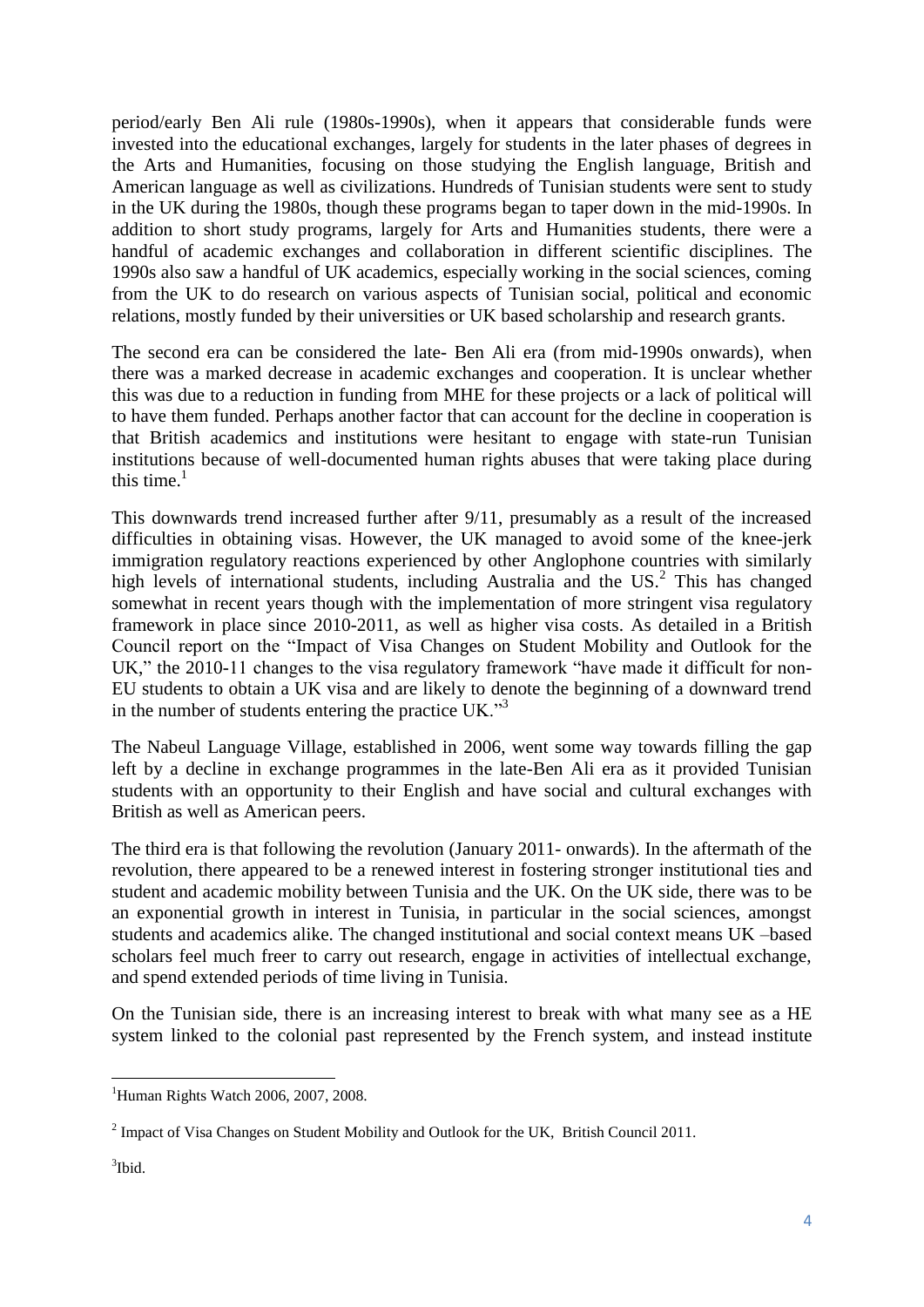meaningful change. This is connected in the minds of many Tunisians with increased international cooperation, in general, and with the UK in particular. Tunisian academics from a diverse range of disciplines, are more interested than ever in doing research, attending conferences, access libraries, etc. in the UK. Tunisian students increasingly look to the UK for study abroad programs as well as scholarship funds for postgraduate study. Tunisian HE administrators are increasingly interested in collaboration on capacity building and curriculum reform. However, as the Recommendations sections of this report will make clear, there still remain many financial and bureaucratic hurdles to enhancing cooperation between Tunisian and British HEIs.

#### **3. Mapping out Past and Present HE Cooperation**

The below summary of past and present cooperation agreements is extensive, though by no means exhaustive. A more detailed list of the agreements may be found in the Appendix to this report. Due to the absence of any one archival or administrative body that oversees cooperation agreements, the list we have put together undoubtedly contains some lacunae. However, we believe the overall picture that can be gleaned from this summary, which substantiates the three era analysis discussed above, is largely accurate. To begin with, here is a graph that demonstrates these trends:



#### *3.1 Tunisia-UK HE cooperation: pre-revolution agreements*

In pre-revolution Tunisia, there were a total of 23 cooperation agreements signed between UK and Tunisian HE institutions. The table below provides an overview of the dates and numbers of agreements.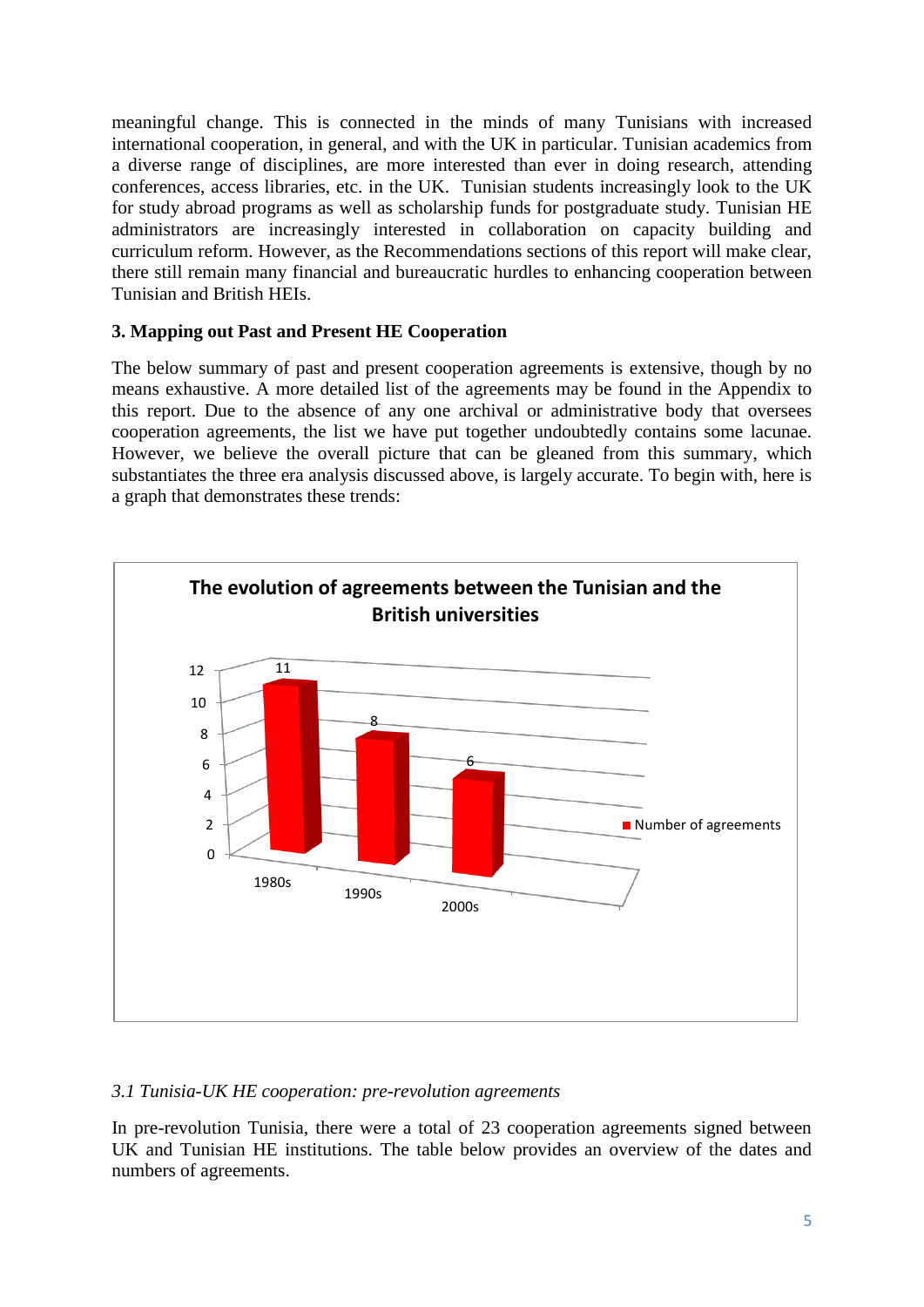| Year | <b>Cooperation Agreements</b> |
|------|-------------------------------|
| 1986 |                               |
| 1988 |                               |
| 1991 |                               |
| 1992 |                               |
| 1993 |                               |
| 2004 |                               |
| 2006 |                               |
| 2010 |                               |

In 2006, the Language Village at Nabeul (LVN) was established. The LVN is a summer language camp organized by the Tunisian Ministry of Higher Education. Since 2006 it has hosted over 600 undergraduate students in partnership with AMIDEAST Tunisia and the British Council Tunisia. The main objective of LVN is to expose students to English in order to enhance their communication skills.

In 2006, the British Council organised a visit to Tunisia for a team from the University of Strathclyde. The purpose of the visit to Tunisia was to explore the possibility of setting up a tripartite strategic partnership between the British Council in Tunisia, the Tunisian Ministry of Education and the University of Strathclyde, which aims to seek mutual benefits over the long-term for the improvement of higher education provision in both countries. A Memorandum of Understanding was signed between the three partners in 2007, covering various aspects of higher education collaboration, including: improvements to English language instruction, research collaboration, academic exchanges, guest lecturing, and well as pedagogical training. To date, the most tangible outcome has been the launch of three splitsite PhDs. Two academics who benefited from this agreement, FahmiKhlil and Souhair Ben Zekri, are currently working with the Ministry of HE to enhance cooperation between British and Tunisian HEIs.

The majority of agreements signed between universities in the pre-revolution period entailed sending a group of Tunisian students to a UK institution to attend courses in English language, literature, and/or civilization as well as pedagogical training for linguistics majors. The students would be immersed in British life, often staying with British families, or in university dormitories, and including cultural excursions.

However, two of the agreements signed in 1991, including between Manouba, Faculty of Arts and Sciences, University of Tunis with the Central London Polytechnic as well as with the University of Manchester, entailed an exchange of UK students, as well as Tunisian students. In 1992, there was also an exchange of Tunisian and UK academics and post-grads as the result of an agreement between Manouba and Birkbeck universities, which entailed the integration of the Tunisian and British scholars into one another's departments respectively. In all three of these exchanges, fees were covered by the home institutions/governments of the students and academics.

Another unique agreement was signed in 2010 between the University of Oxford and the [Tunisian Institut National du Patrimoine](http://www.inp.rnrt.tn/) (INP). This agreement entailed cooperation between a group of specialists and students, both undergraduate and postgraduate, from the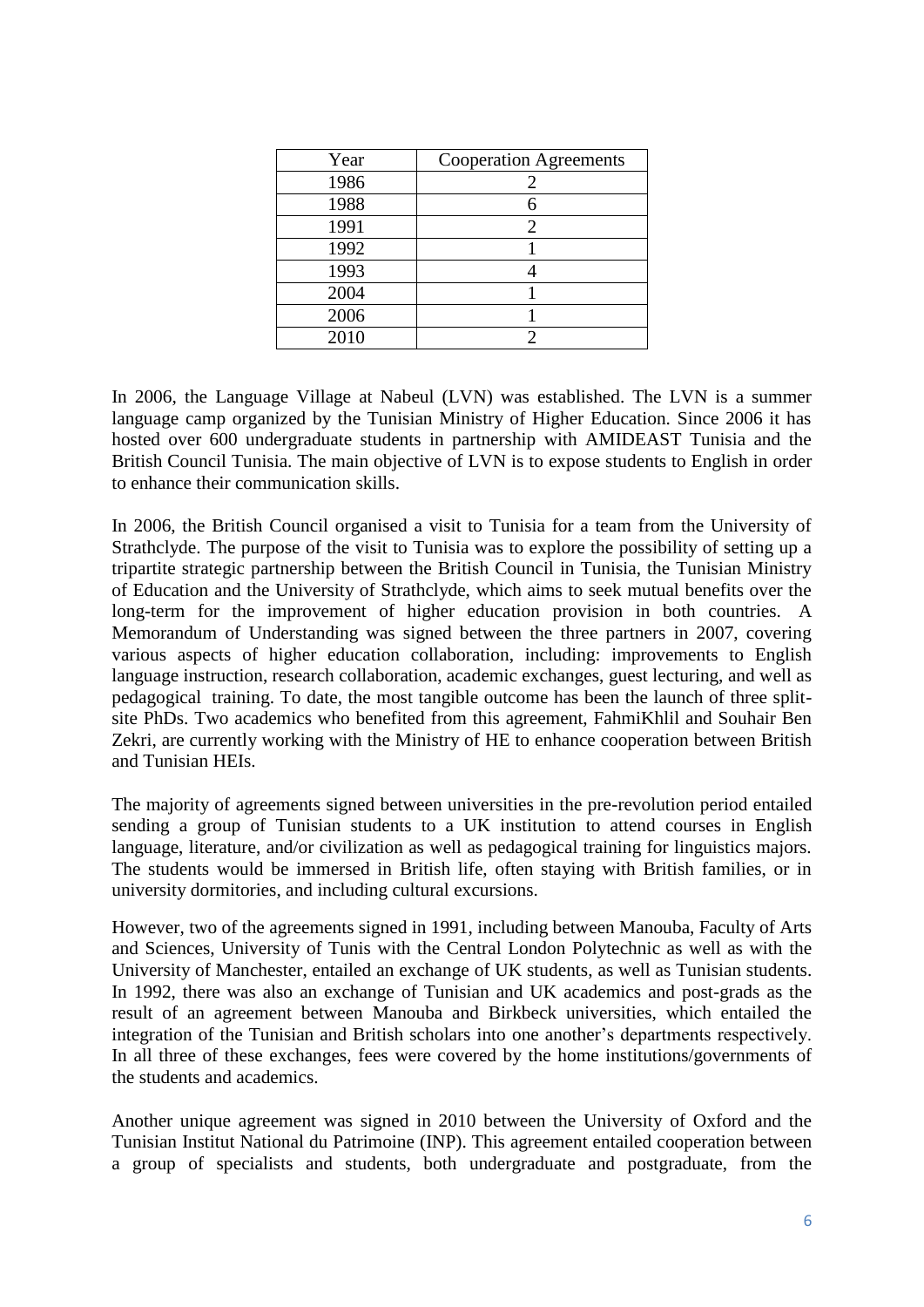universities of Tunis, Sousse, Manouba, Aix-en-Provence, Siena, Cambridge, Southampton, Leicester and Oxford, the INP and the British School at Rome, as well as professional archaeologists. The group undertook an excavation of the ancient city of Utica to better understand its urban development and economy, while developing new technologies, training archaeologists and helping to preserve the site. The project is funded by Baron Lorne Thyssen, the Society of Antiquaries, the John Fell Oxford University Press (OUP) Research Fund, All Souls College, and Oxford University's Institute of Archaeology.

#### 3.2 *Tunisia-UK HE cooperation: post-revolution agreements*

Post-revolution, there have been two unique partnership agreements launched involving UK and Tunisian HE institutions. In 2013, an ERASMUS Mundus<sup>4</sup> Project number 2013-2442/001-001-EM Action 2 partnership was launched, including participation of Tunisian and UK partners (9 Avril, University of Tunis, with the Tunisian Education, Audiovisual and Cultural Executive Agency and Ministry of Higher Education and Scientific Research, as well as Cardiff Metropolitan University). The project is entitled: "EU-Morocco-Egypt-Tunisia-Algeria-Libya International Cooperation Agreement (EU-METALIC II)". The project entails student and faculty mobility from Tunisian HE institutions and is aimed to improve leadership, identify problems and create sustainable development in Higher Education in the participating institutions.

The British Council has also facilitated various Higher Education agreements during this period. In July 2011, theMinistry of Higher Education and Scientific Research and the British Council signed a partnership to create the Virtual University of Tunis (UVT). This agreement enables the UVT to host a selection of British Council online learning materials, which will then be made available to all higher education institutes in Tunisia. Two British Council online courses, The English IT and Second Life Business English, have been recently piloted with three different higher education institutions in Tunisia.

Also in 2011, the British Council funded a cooperation agreement between the Faculty of Pharmacy in Monastir, Tunisia and the Royal Botanic Gardens, in Richmond, Surrey. The project deals with the theme of Variation in Volatile Leaf Oils of Seven Eucalyptus Species Harvested from Zerniza Arboreta (Tunisia).<sup>5</sup>

In December 2013, the Ministry of Higher Education and the British Council signed an agreement regarding teacher training. The agreement had two key aims: 1) Training and Certification of 120 University teachers through internationally recognised qualifications (e.g Teaching Knowledge Test (TKT)<sup>6</sup>); and 2) Creating University Language Centres that are certified to administer the British Council APTIS test to university students as a means of increasing their employability.

 $\overline{a}$ 

<sup>&</sup>lt;sup>4</sup>The Erasmus Mundus programme (2009-2013) aims to enhance the quality of higher education and promote dialogue and understanding between people and cultures through mobility and academic cooperation. It was replaced in 2014 by the Erasmus + programme.

<sup>&</sup>lt;sup>5</sup><http://onlinelibrary.wiley.com/doi/10.1002/cbdv.201000103/pdf>

<sup>6</sup>TKT is a new teacher training certificate test from Cambridge University for teaching English as a second language. It aims "to increase teacher's confidence and enhance job prospects by focusing on the core teaching knowledge needed by teachers."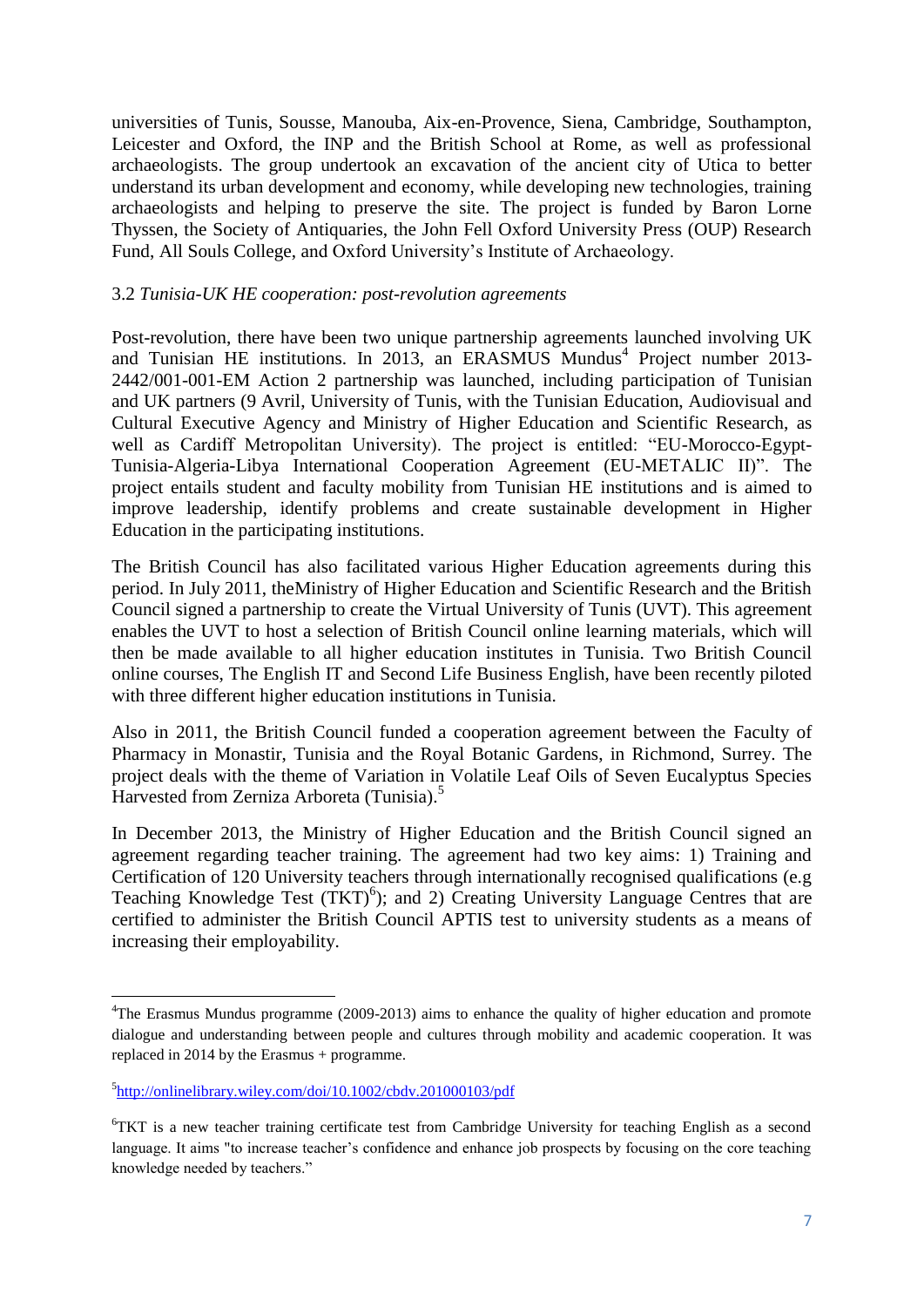Another interesting partnership is being developed between the Tunis Business School (TBS), University of Tunis and the LSE Middle East Centre, Emirates Foundation Collaboration Project. Launched in July of 2014, the purpose of this project is to enhance the didactic capacity of TBS on the level of International Relations teaching at TBS. The project will entail faculty exchanges, capacity building, training and curriculum development support.

#### *3.3Partnership trends*



# **The dominance of agreements in the human and social science branches from 1982 to 2013**

As one can see from perusing the various agreements and partnerships formed between Tunisian and UK HEI over the last three decades, there have been some marked trends and shifts in priorities.

Firstly, it appears that the majority of the agreements signed between British and Tunisian HEIs were limited to the disciplines of Arts and Humanities, and Linguistics and Literature in particular. There were fewer agreements in the scientific branches of study, and none engaging departments of political science as this pie chart demonstrates:

It appears that the focus of early funding was largely on pedagogy and training in order to improve the capacity of individual early scholars, presumably so that they could return to become teachers in their fields (largely in Linguistics, British and US Literature and Civilization). However, later funding tended to be geared towards institutional improvement, capacity building on departmental and institutional levels as well as skills building aimed at 'leadership' and 'entrepreneurship'. These shifts and trends are most likely the result of changes that have occurred over the years on two levels: 1) shift in the needs, aims and capacities of Tunisian HEIs; 2) shifts in spending priorities of UK and EU-wide funding institutions.

## *3.4 Student and academic HE mobility*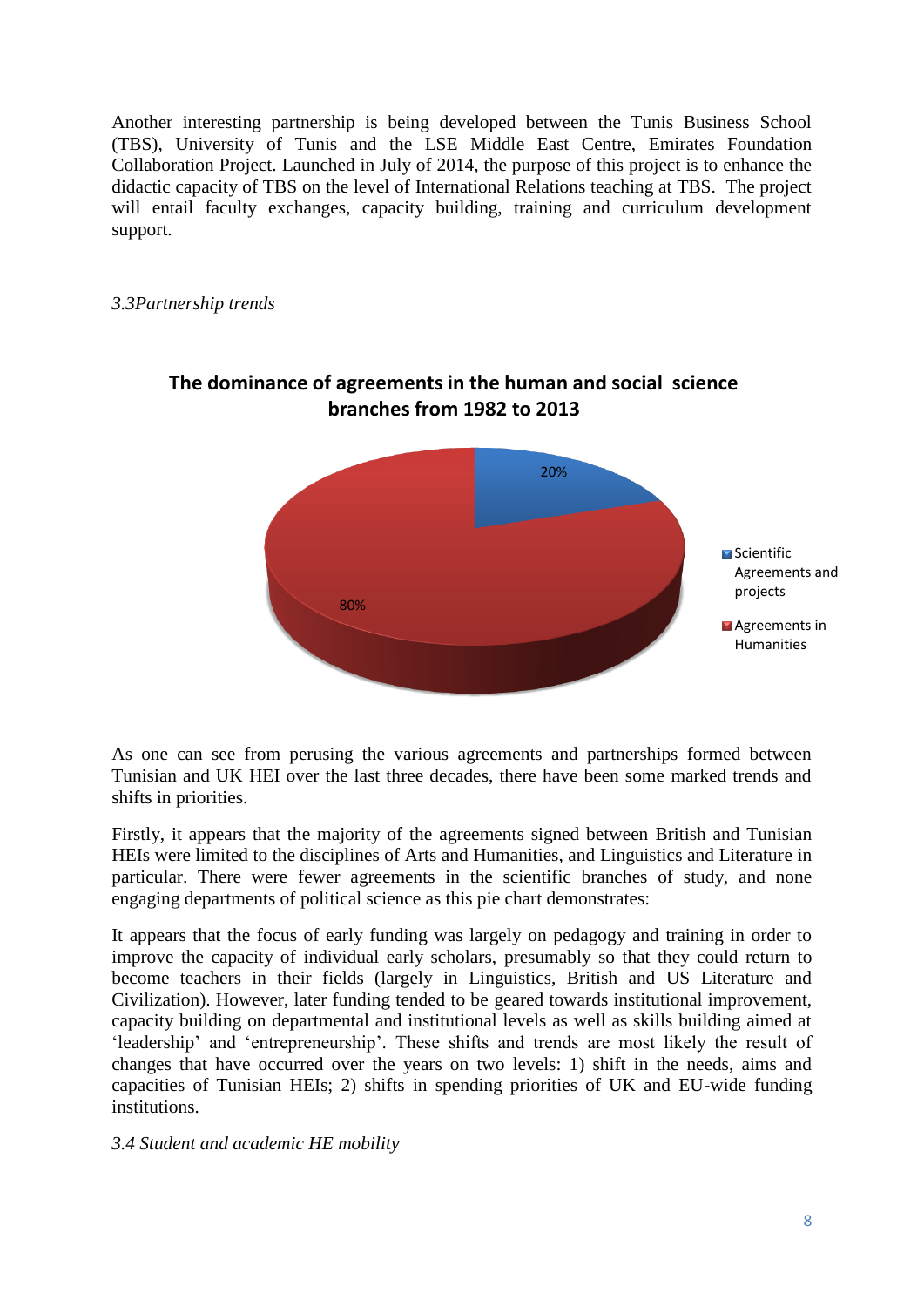Due to Tunisia's French colonial past and southern Mediterranean location, it is not surprising that a majority of academic exchanges in the past have been between Tunisian academics and scholars located in France primarily, but also Italy and Spain. Over the past 15 years, this has been changing. There has been an exponential rise in interest in Tunisia amongst UK scholars, in particular in the aftermath of the revolution, and an increasing number of Tunisian students and scholars interested in travelling to the UK for research, exchange and/or training purposes.

There are several undergraduate and postgraduate Tunisian students currently studying in the UK in a variety of universities, including Cambridge, King's College, Birmingham, and the LSE. Many of these students have paid their own way or have obtained financial support from the universities where they are studying.

Several Tunisian students have benefited from the Chevening Scholarship<sup>7</sup> to study in the UK. The Chevening Scholarships are the UK government's global scholarship programme, funded by the Foreign and Commonwealth Office (FCO) and partner organisations. Operating in 118 countries worldwide, the scholarships are awarded to outstanding established or emerging leaders to pursue one-year Master's degrees in any subject and at any of the UK's leading universities. Some awards are also granted for tailor-made short courses. Chevening Scholarships have benefited over 150Tunisian students over three decades.

Many government officials have benefited from Chevening training programmes, including:

- **Karim Sliti**, Monitor Assistant to the General Control of Public Interests in the Prime Minister's office (3 months Chevining training in 2007).
- **Rachid Hussaini**, Advisor of Public Interests: Electronic Management Unit (4 months Chevining training in 2007).
- **Nidhal Bencheikh**, Counsellor in Public Interests, Department Head in the Ministry of Development and International Cooperation (4 months Chevining training in 2007).
- **Anis Zahraz**, Department Head in the Ministry of Women's Affairs and Family, Children and Elderly (4 months Chevining training in 2007).

There are currently 3 Chevening Scholars from Tunisia:

- **Mouna Ben Othman**, studying for a Masters in Management of Language Learning at the University of Greenwich.
- **AchrafAouadi**, studying for a Masters in International Political Economy at the University of Birmingham.
- **Mohamed Habib Sayah**, studying for a Masters in International Relations at King's College London.

The below charts help to visualise key patterns and shifts that have occurred in the Chevening Scholarship programme over the years:

**<sup>.</sup>** 7 http://www.chevening.org/about\_us/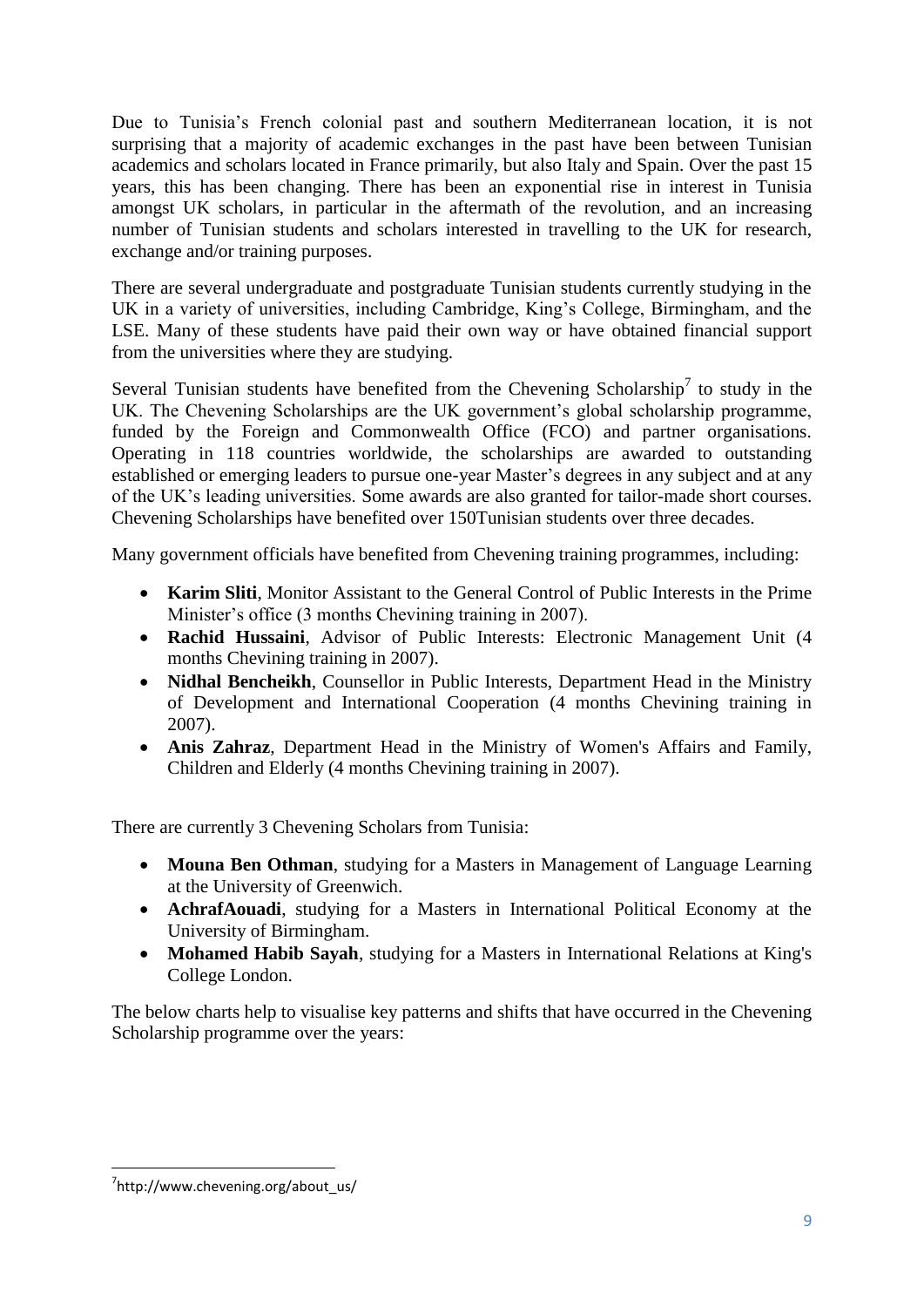

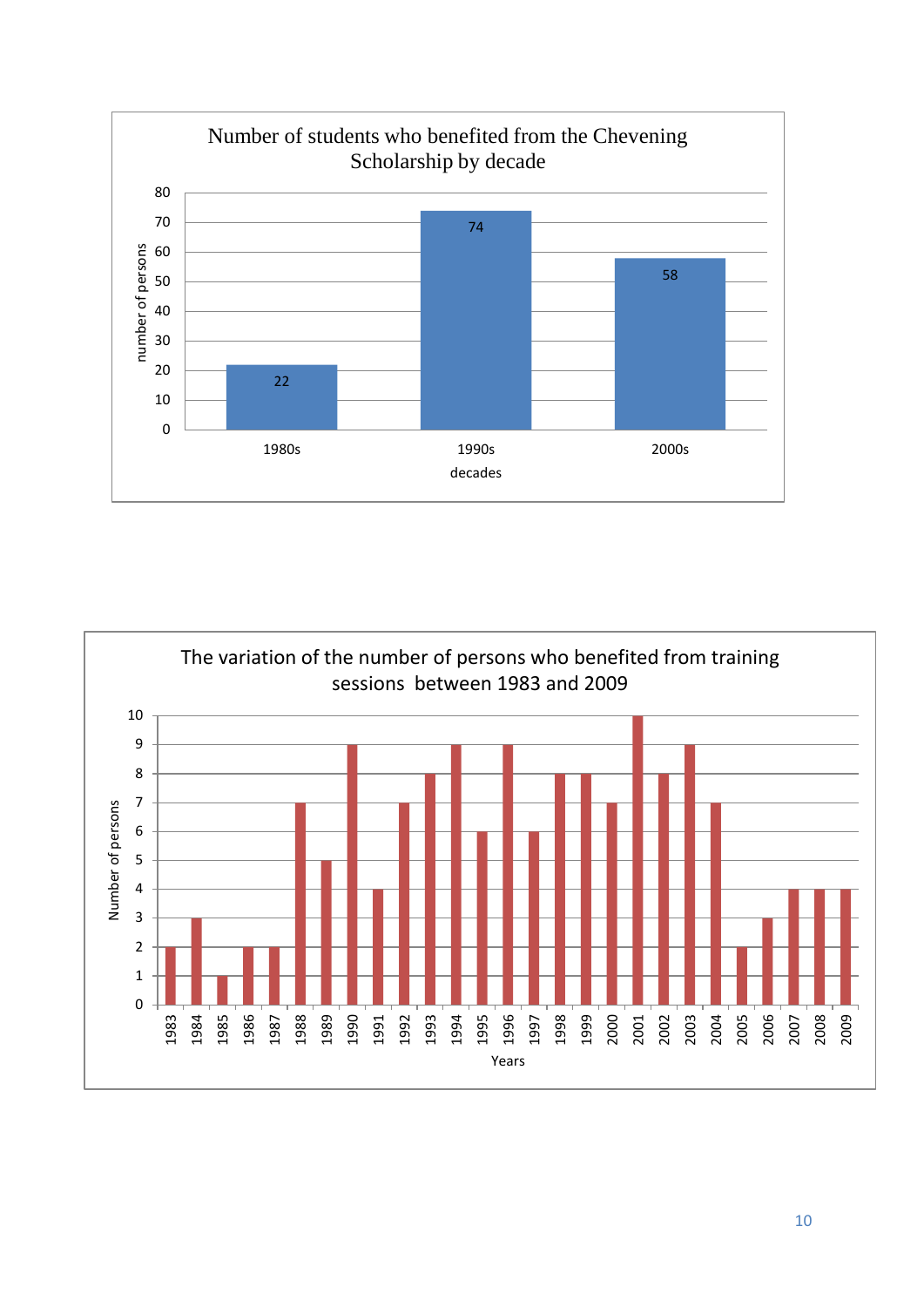



There are also several Tunisian academics working in UK universities, including Oxford and Exeter. It is difficult to know the exact number of Tunisian students or academics currently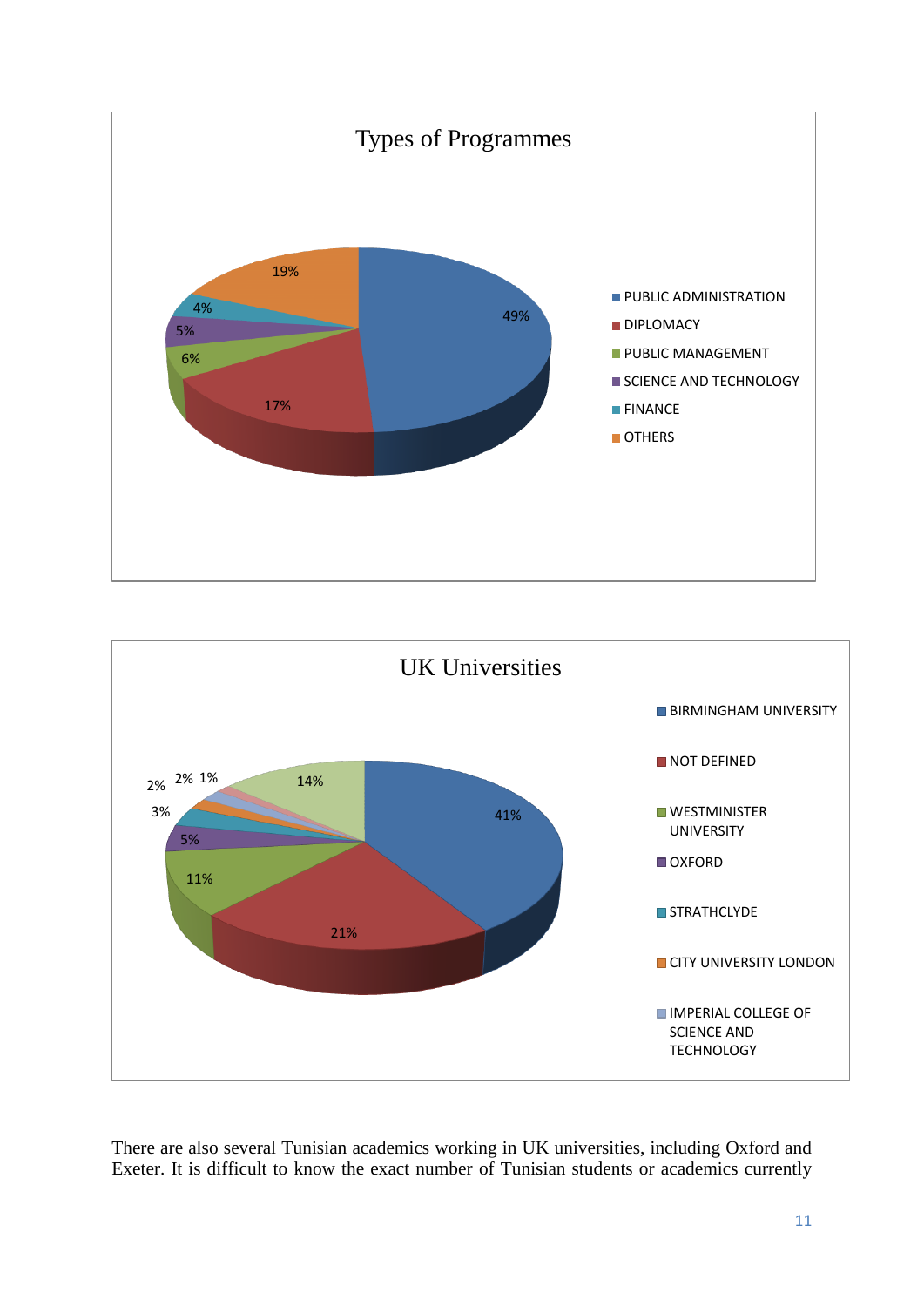based at UK HE institutions due to the absence of a trade organisation for Tunisian academics and researchers in the UK and/or accurate statistics supplied by the British Embassy in Tunisia. See section A.3 in the Appendix for further details.

Between 20 and 30 UK based scholars travel to Tunisia each year for research, largely coming from social science backgrounds. Though the exact number is difficult to ascertain, around 10 UK scholars each year register with CEMAT (Le Centre d'Etudes Maghrébines à Tunis), which is the overseas research centre of the American Institute for Maghrib Studies (AIMS).<sup>8</sup>It is the only English language HE Research Institute in Tunis at the moment. However, due to the ease with which UK based scholars may enter Tunisia for research purposes, many researchers find it unnecessary to register with a research institute. British researchers do not need visas to enter the country. The majority stay for short periods of time so do not need to apply for residency. Some teach in Tunisian HEIs. See Appendix A.4 for more detailed information on UK academics currently working on and/or based in Tunisia.

#### *3.5English in HE: Tunisian HE institutions and associations*

Over the past several years, and in particular since the revolution, there has been a increase in the number of Higher Education Institutions interested in using English as the primary language of instruction and academic communication. This includes Universities, public and private, as well as associations that aim to increase the use of English, bring together Tunisian and Anglophone scholars for intellectual exchanges and joint projects. Below is an overview of English language projects launched in Tunisia in recent years.

## *3.6Tunisian HE associations promoting English*

## **United Colleges Associationn (UCA)<sup>9</sup>**

United Colleges Association (UCA) is an independent non-profit association established in 2013, it aims to promote the English language and culture amongst university students as well as other sectors of Tunisian society. Its members are university and high school students, with professors and other professionals acting as advisors. UCA comprises four active committees: English, Human Rights and Citizenship, Leadership and Political Culture. UCA activities are addressed to people with different levels of English knowledge. They organize discussions in English every week under the banner of "Saturday Talks", which are open to the public. They also provide lessons to children in the library of Ben Arous and hold conferences with academics such as Simon Hawkins. The first national event was launched by Expo Lugha. UCA participation in the event increased the association's visibility and encouraged more members to join.

# **Tunisian Young Scholars Association (TAYR)<sup>10</sup>**

The Tunisian Association of Young Researchers (TAYR) is an association for Tunisian researchers who are actively involved in the development of research and academic exchanges in English.The association aims to: provide a platform for discussing and debating

<sup>&</sup>lt;sup>8</sup> Interview with BrahimRouabah, Program Manager, on 15 May 2014.

<sup>&</sup>lt;sup>9</sup> http://uca.asso-web.com/

<sup>10</sup> http://www.tayrweb.org/#!untitled/cihc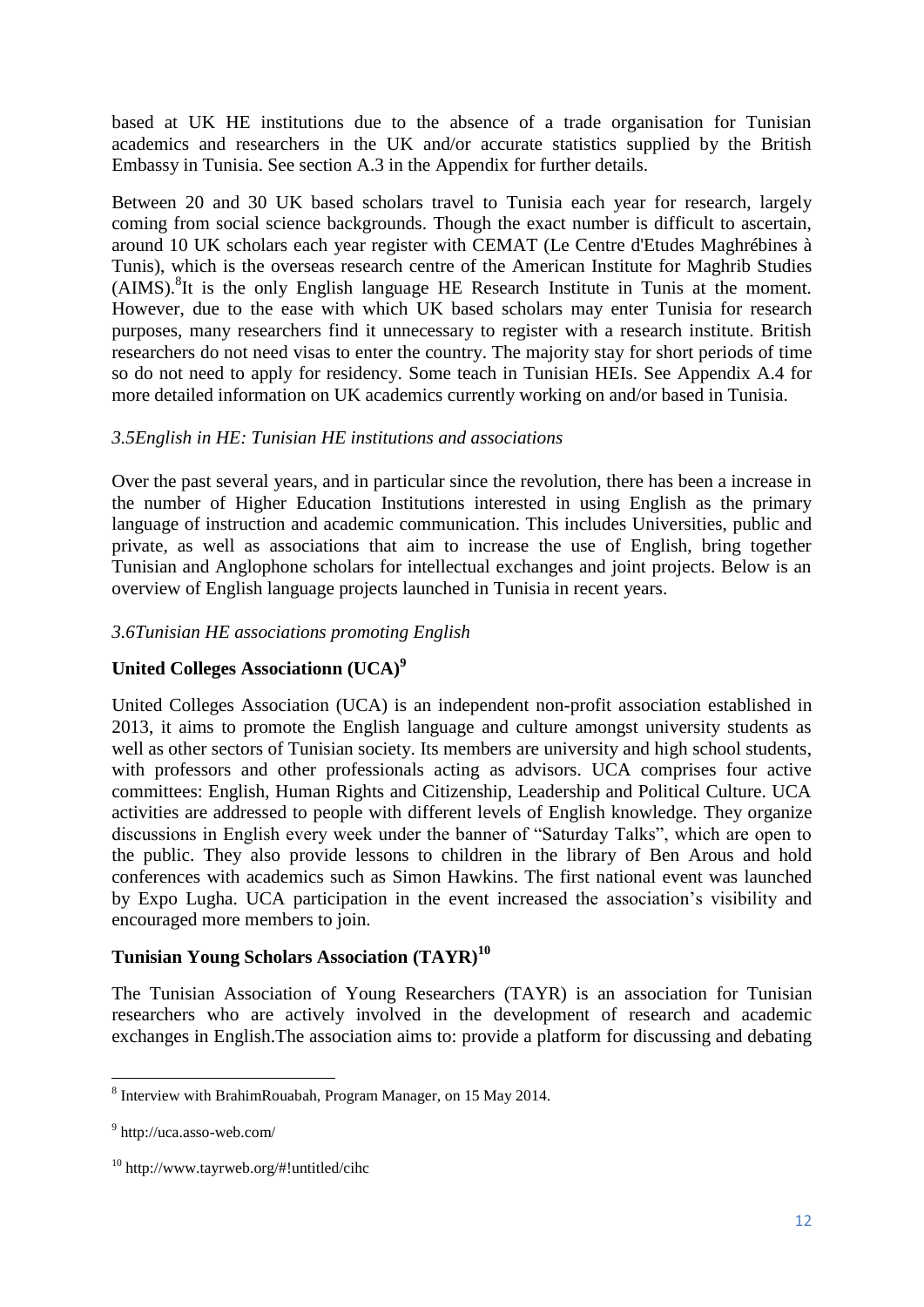issues related to scientific research in English, to foster academic research through conferences, seminars, and publications; to provide opportunities for networking and professional development between researchers and professionals working in English through workshops, study days, and lectures to the members of the association and the community atlarge keeping them up-to-date with the latest developments in the field of academic research; to encourage the development of research relevant to teaching / learning of English. Through its activities, the organization also seeks to enhance national and international cooperation with organizations interested in promoting research in English.

## *3.7Tunisian higher education institutions teaching in English*

The two most reputable HEIs in Tunisia whose language of instruction is English are the Mediterranean School of Business (MSB), which is a private institution, and the Tunis Business School, which is a public institution and part of the University of Tunis system.

# **Mediterranean School of Business (MSB)<sup>11</sup>**

MSB is a private business school in Les Berges du Lac in Tunis. It was the first established business school in Tunisia with programmes and activities organized in English. It was legally established in 2004 as a private institution under the Tunisian laws regulating the organisation and functioning of private schools. Its Dean is Mahmoud Triki. MSB aspires to set the standards of new levels of academic and professional excellence to become an example for other emerging countries of the region. Its Executive MBA Program is the first and only MBA Program in Tunisia accredited by the London-based Association of MBAs (AMBA). It has several British national faculty members as well as many students who go on to study and work in the UK.

## **Tunis Business School (TBS)**<sup>12</sup>

 $TBS^{13}$  is part of the state-run University of Tunis. Established in 2010, it is the only English language faculty in the University. All instruction and assignments are in English. Its Dean is Dr. Salah Benabdallah. The university currently has around 700 students though it has capacity for 7500 students. TBS will have its first graduating class this June, 2014. Though the university currently only has an undergraduate BA programme, it has the capacity and approval (through the Ministry of Higher Education) for MA and PhD programmes. It has one British national faculty member as well as many students who go on to study and work in the UK.

## *3.8 Tunisian HE programmes taught in English*

In addition to these two new universities exclusively taught in English, there are also new programmes as well as courses that have been launched in existing University of Tunis faculties. These include two new professional MA degrees in International Relations taught in English at El Manar and the Institute of Human Sciences, Ibn Charaf. There is also a new

1

 $11$  http://www.msb-online.org/

 $12$ <http://www.utunis.rnu.tn/tbs/>

<sup>13</sup><http://www.utunis.rnu.tn/tbs/>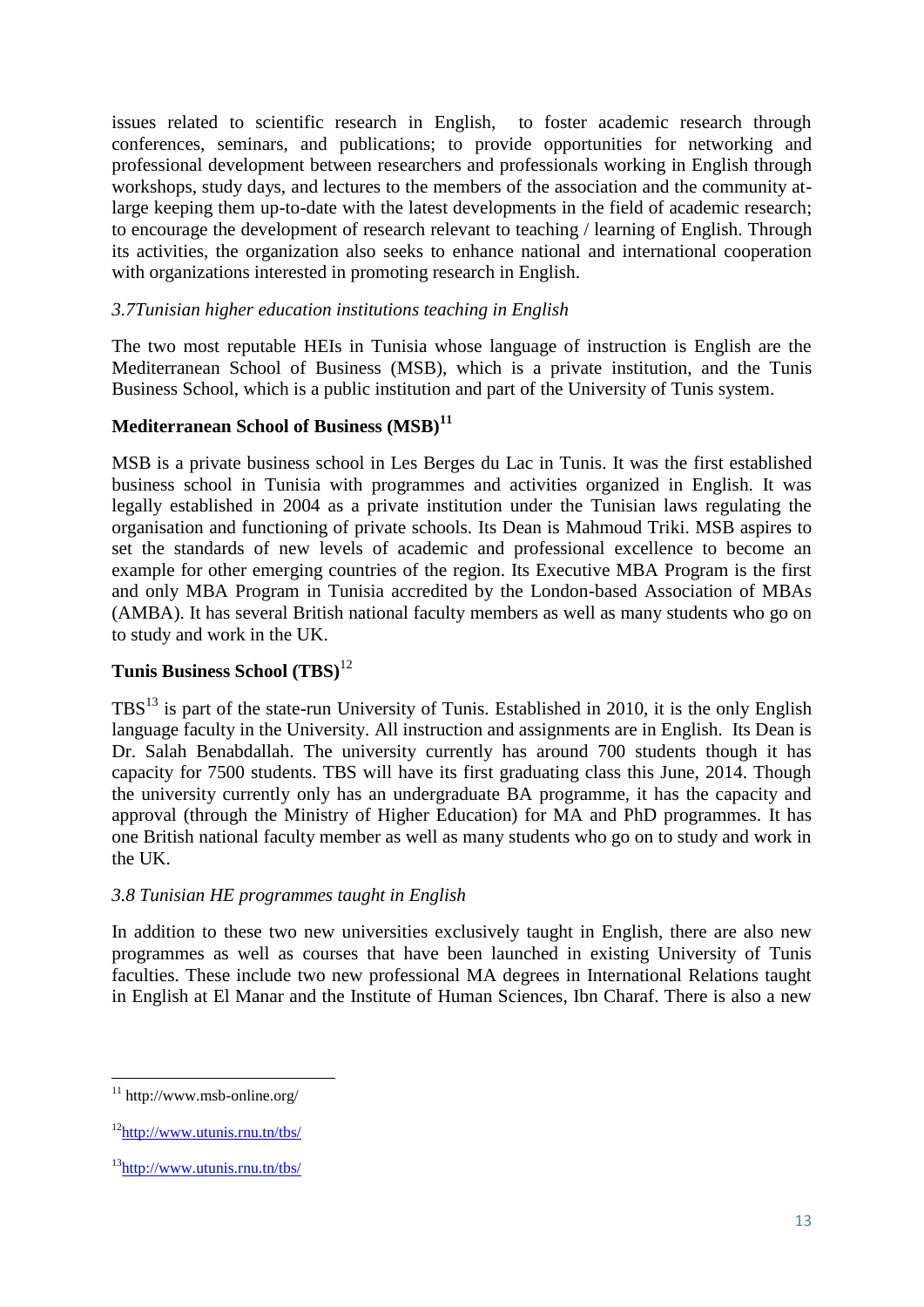Research Methods and Writing course taught in English for the IT programme at The Higher School of Communications of Tunis (Sup'Com), a state engineering school.<sup>14</sup>

#### **4. Stakeholder Recommendations**

After a series of broad consultations, we have ascertained some of key concerns and recommendations for improvement as identified by a diverse range of HEI stakeholders. These largely revolve around three axes: 1) enhancing academic and student mobility; 2) facilitating research and technology transfer; 3) improving cooperation around capacity building, quality assurance and employability.

Below are some snapshots from interviews we have conducted with various HEI stakeholders regarding their recommendations for enhancing Tunisian-UK HE cooperation. We have organized these recommendations around the three axes listed above.

#### *4.1 Enhancing academic and student mobility*

Across the board, the various HE administrators, academics and students with whom we met expressed a desire to see greater academic and student mobility between Tunisian and British HEIs. However, as pointed out by the recent British Council report on its Higher Education Scoping Mission, Tunisian academic and student mobility are still dominated by French language programmes. This is particularly the case as French universities do not charge tuition fees and the Tunisian students are fluent in French. The majority of stakeholders we interviewed thought more could be done on the part of both British and Tunisian HEIs and governments to promote such mobility.

For example, Laroussi Bouchnek, an Assistant Researcher at the Higher Institute of Human Sciences of Mednine discussed what he viewed as some of the key obstacles to student and faculty mobility, especially for those coming from universities outside of Tunis. In particular, he mentioned the marginalization of regional universities and the various challenges facing a researcher in Medninelike "access to major educational English websites, researcher mobility, access to British university libraries as well as the possibility of attending conferences in the UK."

Others pointed out the difficulties of obtaining visas. These difficulties pertain to both costs as well as bureaucratic hurdles. A blog<sup>15</sup> written by Oxford based scholar of Ancient History Josephine Quinn, outlines what she views as unfair barriers imposed by the British government on foreign academics that prevented a Tunisian academic specialized in archaeology to attend a seminar in Oxford. This was despite the existence of a joint agreement signed between Oxford University and this scholar's home institution (*Tunisian Institut National du Patrimoine*). Dr. Quinn delineated what she feels are some of the key burdensome bureaucratic obstacles facing Tunisian academics seeking to travel to the UK:

Tunisian academic must demonstrate "that they intend to visit the UK for no more than 6 months; that they intend to leave the UK at the end of their visit; that they have enough money to support and accommodate themselves without working or help from public funds; that they receive their salary from abroad;

 $\overline{a}$ <sup>14</sup><http://www.supcom.mincom.tn/>

<sup>&</sup>lt;sup>15</sup>Blog published on 29 October 201[3http://josephinecrawleyquinn.wordpress.com/2013/10/29/visa-problem/](http://josephinecrawleyquinn.wordpress.com/2013/10/29/visa-problem/)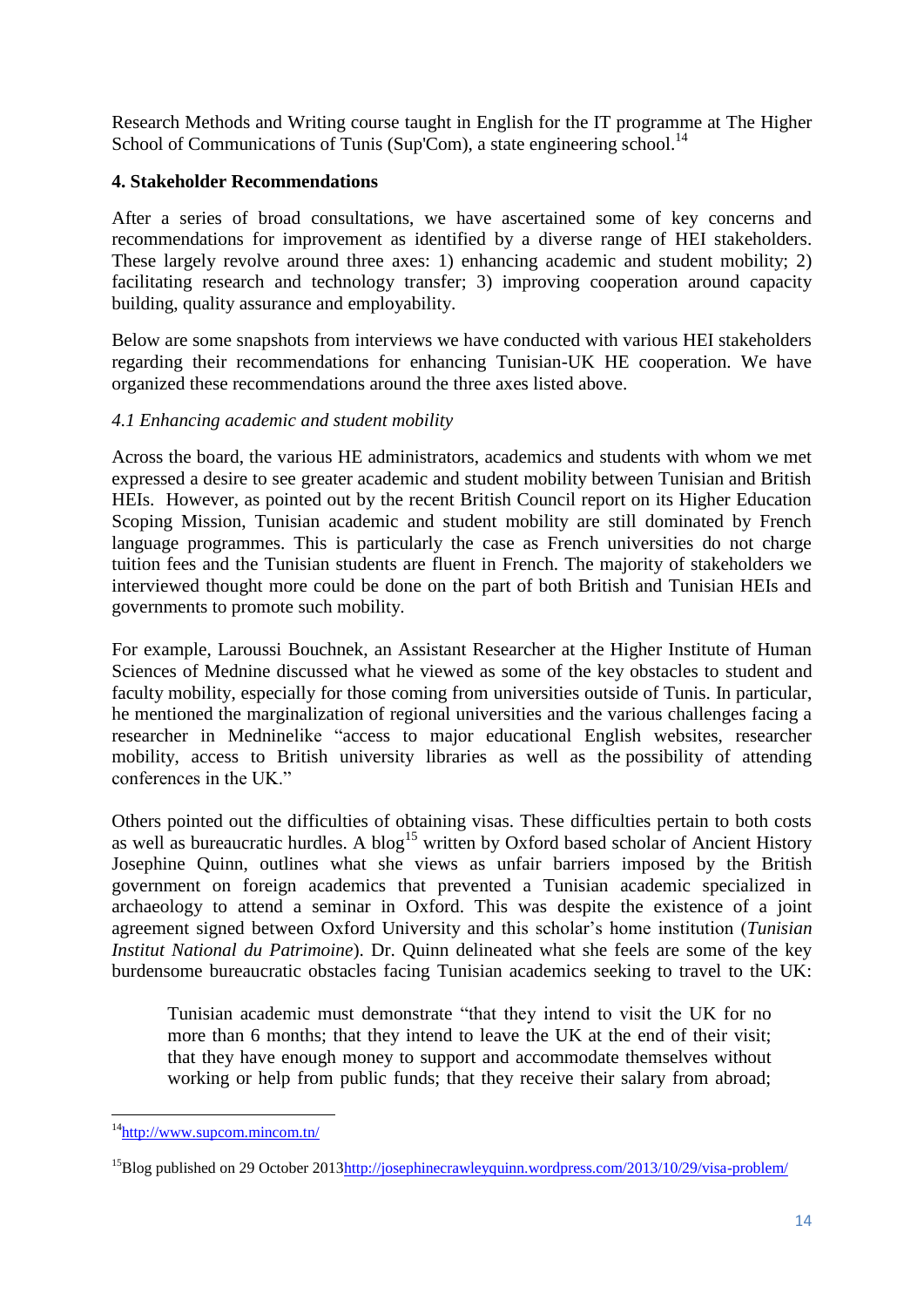that they will not be replacing someone in the UK; that they can meet the cost of their return or onward journey; and that they do not intend to take employment in the UK, produce goods or provide services, or take a course of study; that they do not intend to marry or register a civil partnership — in addition to paying a fee – for Tunisians 220 dinars  $(\text{\pounds}84)^{16}$  – which naturally is not refunded if the application is refused"

Similar sentiments were expressed by Dr. Sami Riahi<sup>17</sup>, a geologist based at El Manar I. In particular, Dr.Riahi talked about the difficulties faced by Tunisia academics seeking to obtain travel or study visas to the UK, saying it "takes time, and is costly", and deterring many from even applying.

Dr.TarekBoukesra<sup>18</sup>, a specialist at the Bab Sadoun Hospital (Tunis), expressed a similar frustration with the British visa system. He gave an example of how he was not able to attend a workshop in Bolton on Intestinal Reconstructive Newborn Surgery in 2014. Although the workshop was invaluable to his future career, Tarek was not able to attend because of lack of funding for the visa and conference. We have heard similar stories repeated by Tunisian scholars and students we have met with across the disciplines.

Isaac Bolger, Director of International Programs at MSB, has reiterated the cost hurdle and suggested increased virtual cooperation between Tunisian and UK HEIs as one way around it. In particular, he recommended that private universities in the UK could make courses and lectures available online to share with Tunisian partner universities and use as supplements to courses taught in Tunisia. He also suggested the appeal of joint consulting projects on issues of sustainable development, social business, or other mission-oriented work. Bolger also thought more could be done to improve the teaching of English at HEIs in Tunisia as a way to facilitate student and academic mobility.<sup>19</sup>

#### *4.2 Facilitating research and technology transfer*

The issue of facilitating research and technology transfer seems to be of particular interest to scholars working in the scientific and engineering fields. Our interviews with L'École supérieure des communications de Tunis (Sup'com) professors and students demonstrated a desire to see more extensive collaboration in academic and applied research. The following is a quotation from Professor Sofiane Cherif, Head of Internet Technology Department and Assistant Professor of IT Leila Najjar**<sup>20</sup>** on the issue:

"In particular, the areas of research in which Sup'Com teachers and researchers are actively working cover mainly signal processing , digital communication , networks, security and have applications in several domains: beyond the telecommunications domain, including health and the environment. Many opportunities can then be found to establish collaborative relationships between

**.** 

<sup>&</sup>lt;sup>16</sup>This fee has recently been increased to 426 Dinars

<sup>&</sup>lt;sup>17</sup>Meeting with Dr. Sami Riahi, 6 June 2014.

<sup>&</sup>lt;sup>18</sup>Meeting with Dr.TarekBoukesra, 26 May 2014.

<sup>19</sup> Email correspondence with Isaac Bolger, 2 July 2014.

<sup>&</sup>lt;sup>20</sup> Interview with Cherif and Najar, 10 May 2014.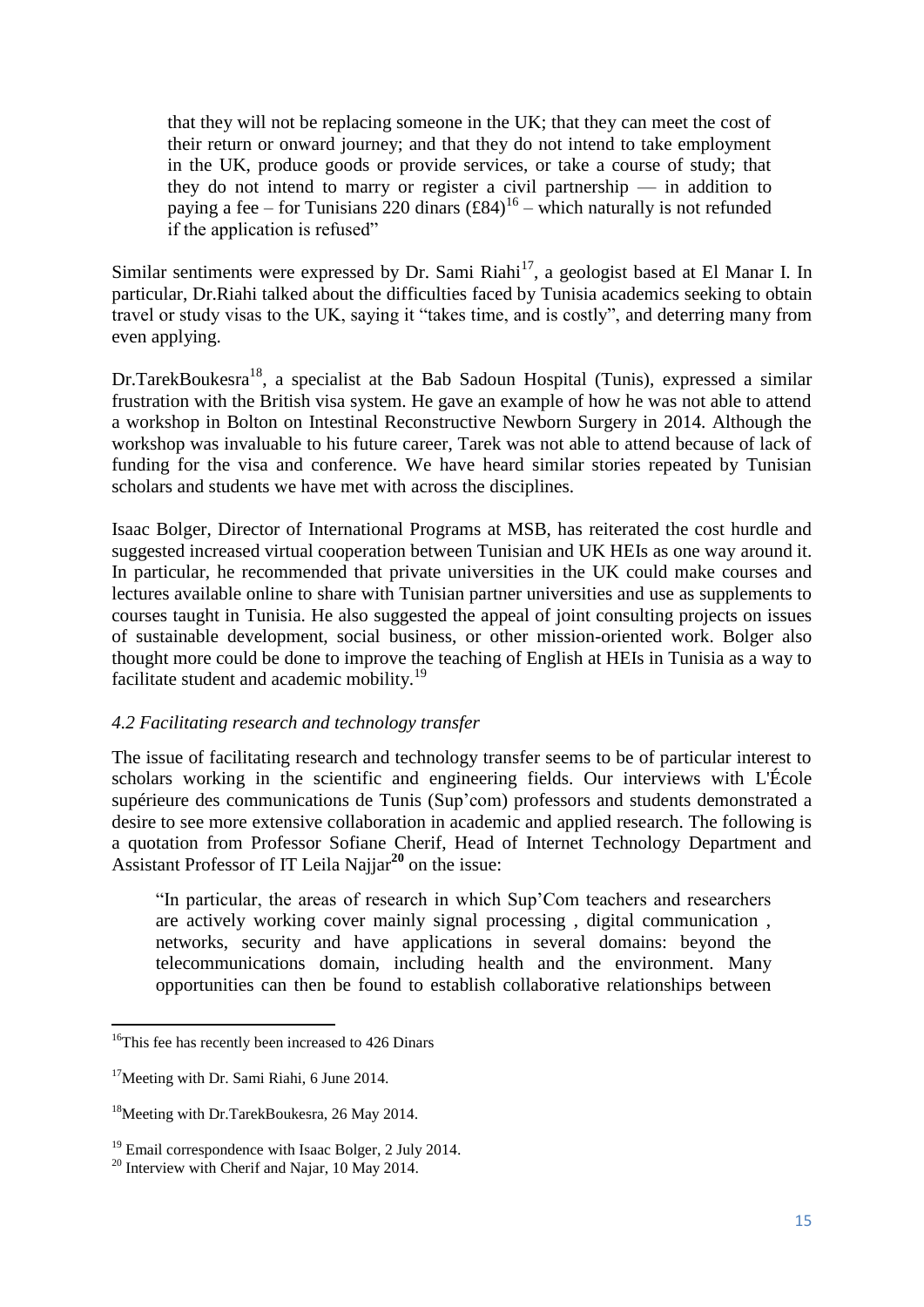research teams from UK and Tunisia working on similar problems. This will allow to submit joint research projects and to exchange students in scholarships and in engineer graduation projects and doctoral theses."

Cherif and Najjar also pointed out the importance of further English language training in order to facilitate research and technology exchange:

"The areas of training covered in Sup'Comp are mainly technical topics where publications are mainly done in English," which is why it is imperative for engineering instructors at the undergraduate and graduate level "to incorporate the English language in all teaching materials."

#### *4.3 Improving capacity building, quality assurance and employability cooperation*

As the British Council has pointed out in its "Higher Education Scoping Visit to Tunisia" report<sup>21</sup>, concern amongst HEI stakeholders regarding quality assurance and employability "is not unique to Tunisia." Given the economic crisis that has affected almost all parts of the globe over the past several years, it is not surprising that HEIs like other sectors, are interested in improving their role in "preparing graduates with the skill sets the country needs," including a focus on entrepreneurial and leadership skills.<sup>22</sup> To be most effective, the report argues that HEIs work on skills preparation must be carried out in tandem with a government programme focused on job creation, engaging relevant industries as well. Amongst other recommendations, the report called for greater cooperation between The Tunisian Ministry of Higher Education and the British Council to investigate further opportunities to promote English language training for university staff and students as this would facilitate employment opportunities.

Further to this end, the British Council participated in a regional conference on graduate employability in the Middle East and North Africa in Casablanca, Morrocco, from 12-13 March 2013. This conference was followed by visits to the Universities of Liverpool, Central Lancashire, Huddersfield, Sheffield, Cardiff and South Wales. The Tunisian Ministry of Higher Education was also invited to participate in a conference on 4-5 February 2014 entitled "Fixing the Model: from University Management to University Governance," organized by the British Council in Morocco in partnership with the Moroccan Ministry of Higher Education, Scientific Research and Executive training, ISESCO and the African Development Bank. Academics and administrators from the region came together to discuss global education challenges and tackled questions of university governance, quality assurance and assessment evaluation.

Slim Choura, Director of International Cooperation at the Ministry of Higher Education, has expressed a keen interest in promoting employability in higher education reform.<sup>23</sup>In particular, Chourastressed the importance of reducing unemployment amongst Tunisian graduates, a key grievance expressed during Tunisia's revolution and one that remains a source of societal tension today. According to Choura, 350,000 people who have graduated in recent years are unemployed. Out of the 75,000 Tunisians who graduate each year, only around 30,000 manage to find jobs. In particular, it is difficult for people to get jobs with

1

<sup>&</sup>lt;sup>21</sup> British Council Report, Higher Education Scoping Visit to Tunisia:  $17<sup>th</sup>$  -21<sup>st</sup> February 2014

 $22$  Ibid.

<sup>&</sup>lt;sup>23</sup>Meeting with Slim Choura: 24 May 2014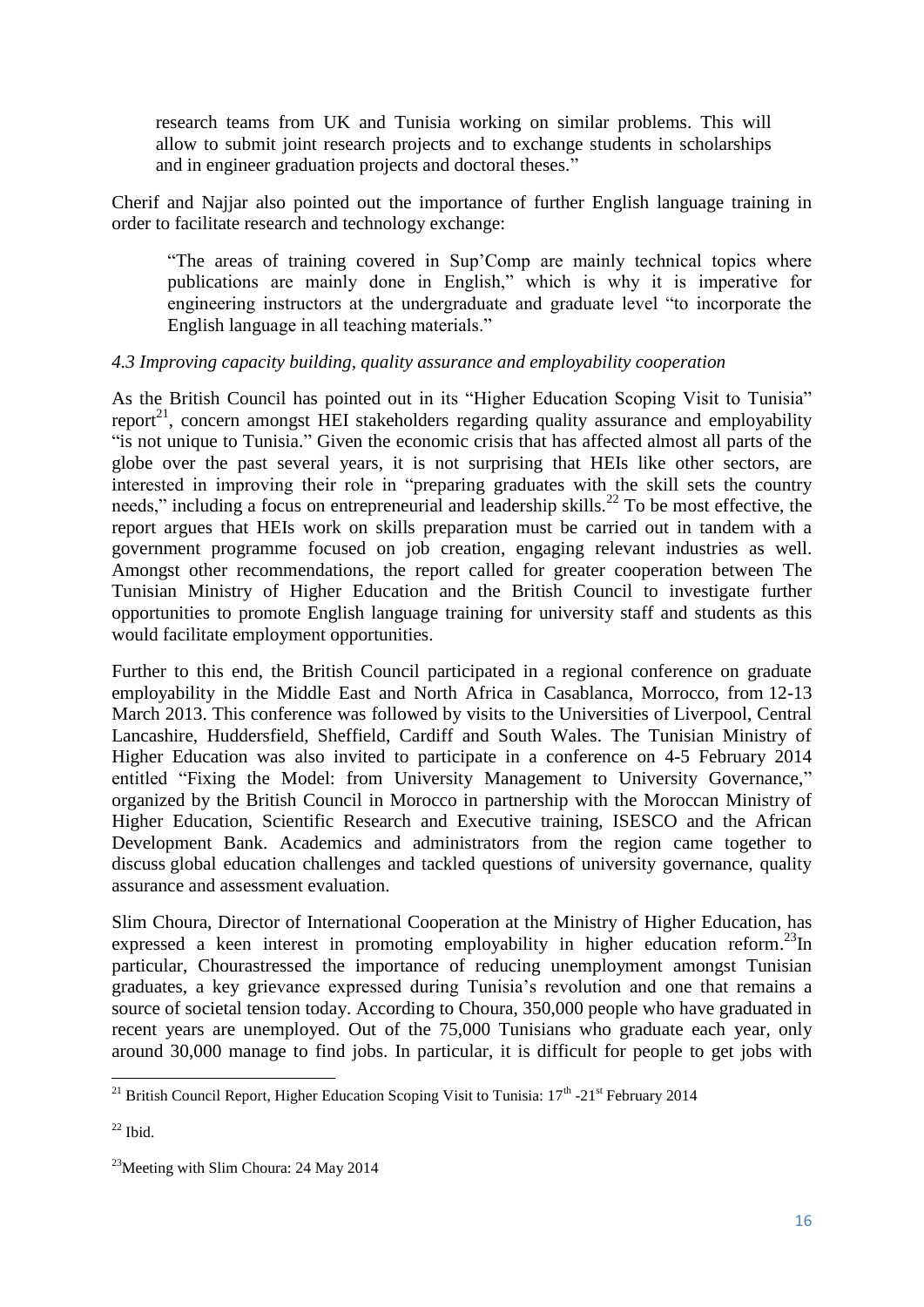MAs and PhDs in relevant industries. He found it shocking that at least 500 PhD graduates in the bio-technology field are unemployed. He distinguished the practices of Tunisian industry from those of its US and UK counterparts, "where industry values this type of experience."<sup>24</sup>

Another person who raised the issue of employability amongst higher education graduates,<sup>25</sup> an Assistant Instructor in the Higher Institute of Nabeul. According to her, higher education reforms (the undergraduate programme went from a 4 year to a 3 year degree, called the 'LMD') in 2008 were a big part of the problem. She said that the system was unsuccessful in many ways: "The majority of people graduating from higher education do not have the necessary skills to succeed in their professional life, if ever they manage to build any. More and more youth have diplomas but cannot find jobs. Each year new fields and branches are being open by the ministry without taking into consideration the necessities of the country in terms of specialties. I feel like there are no clear strategies or clear objectives underpinning the whole system!"RabebSghair, <sup>26</sup>a sophomore student at Tunis Business School, said that Tunisian higher educational system should be more encouraging of "creativity".

According to Slim Choura, the Tunisian government is interested in seeing Tunisia become a "hub for global investment" development because of its central geographical location, favourable climate, extensive social capital, relatively stable political environment, and increasingly tri-lingual population. The government seeks to expand employment through capacity building and inward investment but believes it could benefit by learning from the experiences of HEIs in the UK. In particular in terms of developing 'Career Centres', that would bring together the needs and skills sets of academics and potential employers and developing curriculums that are geared towards developing entrepreneurial and leadership skills amongst Tunisian students and faculty. In particular, Choura said he would like to see a new summer exchange programme with UK universities, organized across various universities over a period of few weeks, and which would encourage leadership, employment, skills building. "In the future," Choura said "we need to focus more on engineering cooperation with HEIs in the UK, not just languages. $^{27}$ 

Cherif and Najjar from Sup'Com made similar points, saying that "stiff competition in the worlds of higher education and industry due to globalization" require Tunisian engineers and other researchers and pro "to acquire further knowledge" in order to remain competitive. This includes improving "soft skills" including "qualities of autonomy, creativity, leadership, where the need for further interaction with social sciences disciplines is clear."

Isaac Bolger of MSB concurred, pointing out the important role that private universities could play in paving the way for the types of institutional reforms that he believes are necessary in the Tunisian university system in order to produce graduates capable of surviving in Tunisia's increasingly competitive job market. For Bolger, the public university system in Tunisia had been focused for too long on "quantity rather than quality."<sup>28</sup>

 $\overline{a}$  $^{24}$ Ibid.

<sup>&</sup>lt;sup>25</sup>Meeting with NessrineTriki, 5 June 2014.

<sup>&</sup>lt;sup>26</sup>Meeting with RabebSghair, 10 June 2014.

<sup>&</sup>lt;sup>27</sup>Choura interview.

<sup>&</sup>lt;sup>28</sup>Meeting with Isaac Bolger, 29 April 2014.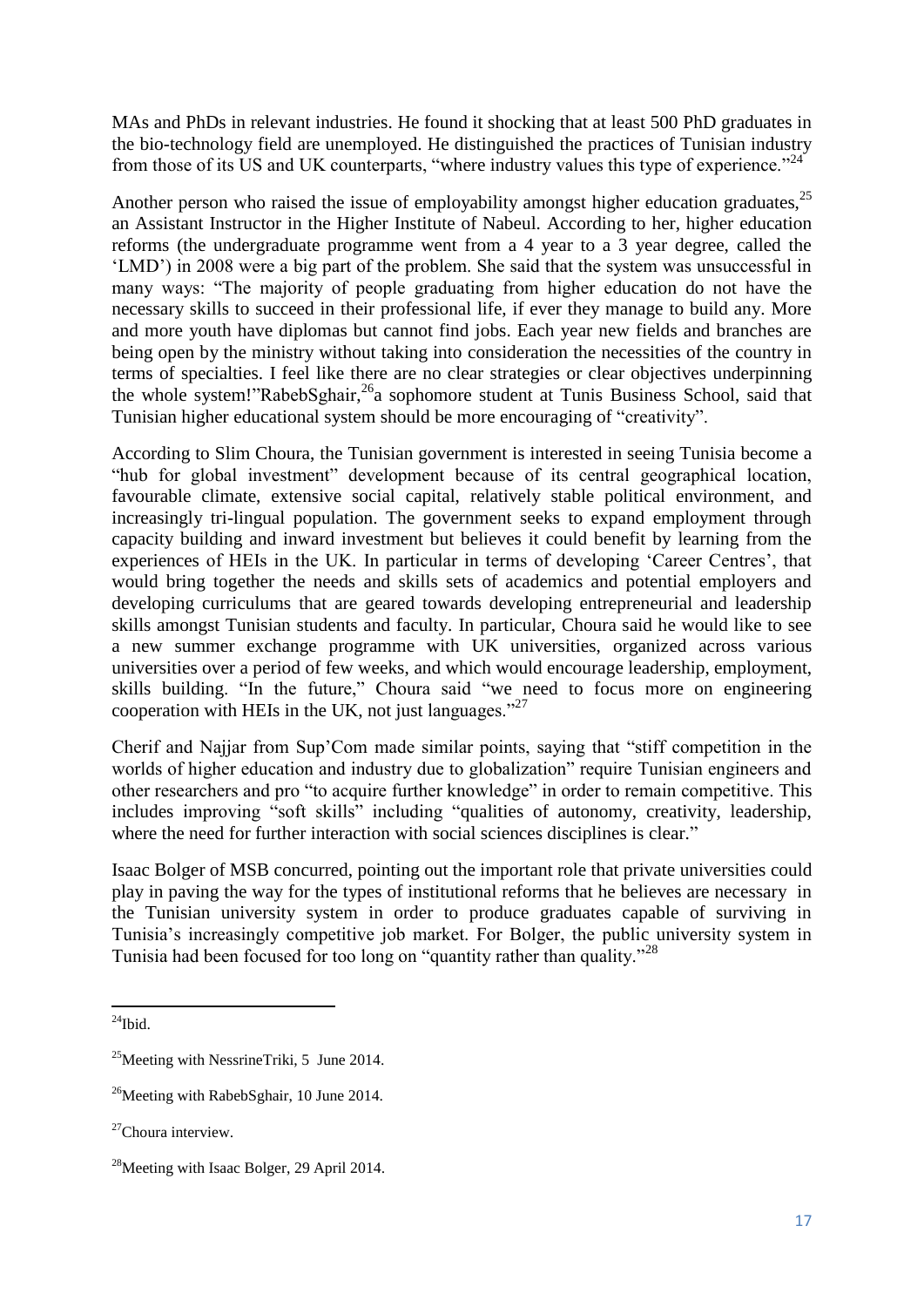## **5. Concluding Remarks**

From our extensive research and interviews, we have found that there is a strong desire to enhance HE collaboration on the part of Tunisian students, academics and HE managers and administrators. However, there are several challenges that must be overcome in order to achieve enhanced cooperation, including, as detailed above, the cost and bureaucratic obstacles associated with the visa process, as well as the problems of funding associated with student and academic mobility, accessing conferences, libraries and online resources in English.

In light of the above, we recommend that the following measures be adopted as part of a strategy for enhancing British-Tunisian Higher Education cooperation, organized around the three axes described above:

## *5. 1 Enhancing academic and student mobility*

- Increase funds available for Tunisian scholars and students across the disciplines to attend conferences and training programmes, as well as to access British libraries and other resources. Compile a database of all available scholarships for Tunisian students and academics to study/research/attend conferences in the UK, to facilitate student and researcher mobility.
- Provide funds and advice for Tunisian students and scholars to facilitate the visa application process in order to encourage student and academic mobility across the disciplines.
- Initiate collaboration with Tunisian and British HE associations in order to facilitate research exchange and mobility and in cooperation.<sup>29</sup>
- Initiate contact with prominent Tunisian student unions to discuss suggestions for enhancing student mobility, including: The General Union of Tunisian students (UGET) and the General Tunisian Union of students (UGTE).
- Identify sources of funding for joint projects between Tunisian and British HEIs and academics.
- Compile a data base of all Tunisian academics researching on/based in the UK and all UK based academics researching on/based in the Tunisia.

## *5.2 Facilitating research and technology transfer*

1

- Prioritize previously marginalized branches of study in HE cooperation agreements, including scientific and engineering branches as well as political science disciplines.
- Prioritize funding for previously marginalized HEIs (e.g. those outside of Tunis).
- Increase access to English language books, journals and online resources across disciplines.
- Initiate UK HE courses in Tunisia, as well as UK HE branch campuses in Tunisia.

 $29$ There are several long-standing as well as recently formed HE associations in the UK that could serve as platforms for launching and facilitating such cooperation. In particular, it is envisioned that these associations might facilitate cooperation in the areas of: research/researchers exchange, joint research opportunities, student and faculty mobility, conferences, networking, shared funding opportunities. The three most prominent associations include the Maghreb Academic Network, the British Institute for Middle East Studies (BRISMES) and the London Middle East Institute (LMEI). See Appendix A.5 for further details on these associations.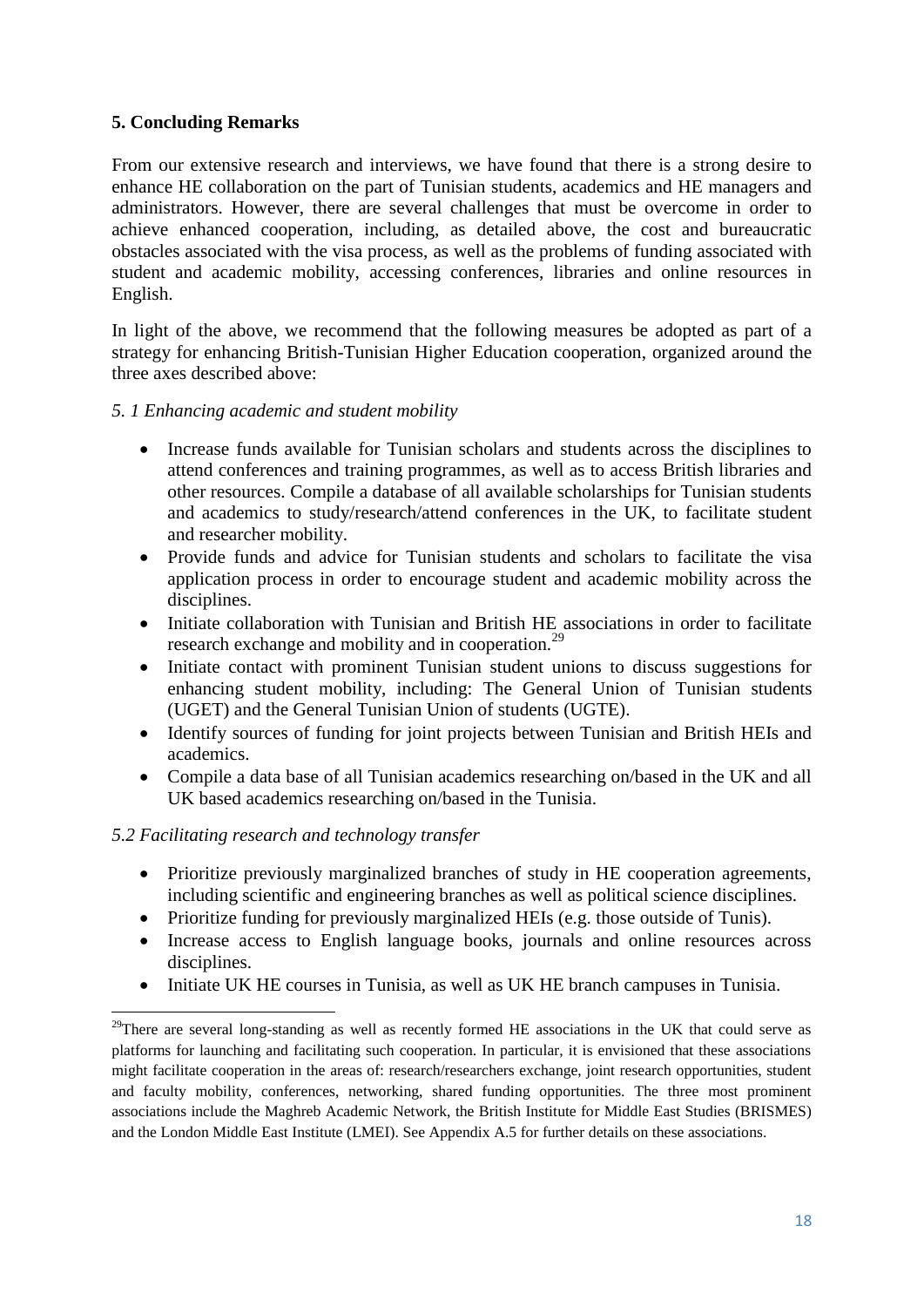#### *5.3 Improving cooperation around capacity building, quality assurance and employability.*

- Create a research institute or centre similar to CEMAT in order to enhance the profile of British academics and academia in Tunisia and to enhance cooperation with Tunisian scholars, promote research exchange, promote the quality of research in Tunisia and enhance student and academic mobility.
- Increase accessibility to English-language instruction for non-linguistics majors so that they can better access journals and conferences in English and also increase their employment opportunities.
- Compile a data base of all of the available grants and programmes available to facilitate capacity building within Tunisian HEIs
- Support Tunisian HEIs to develop "Career Centres" within their institutions in order to facilitate student access to relevant internship, fellowship and employment opportunities.

In order to be most effective, the recommended initiatives should be carried out in close cooperation with Tunisian HEIs and stakeholders.

In light of the information and analysis provided in this report, it appears the institutional, political and social context is ripe for enhanced Tunisian-UK higher education cooperation. The British Council in Tunisia is well-placed to keep up the momentum and make the most of the new opportunities presented by Tunisia's revolution. They should support Tunisian academics, students and administrators in their quest to achieve meaningful reform in Tunisia's higher education system and to increase linkages with their colleagues and counterparts in the UK.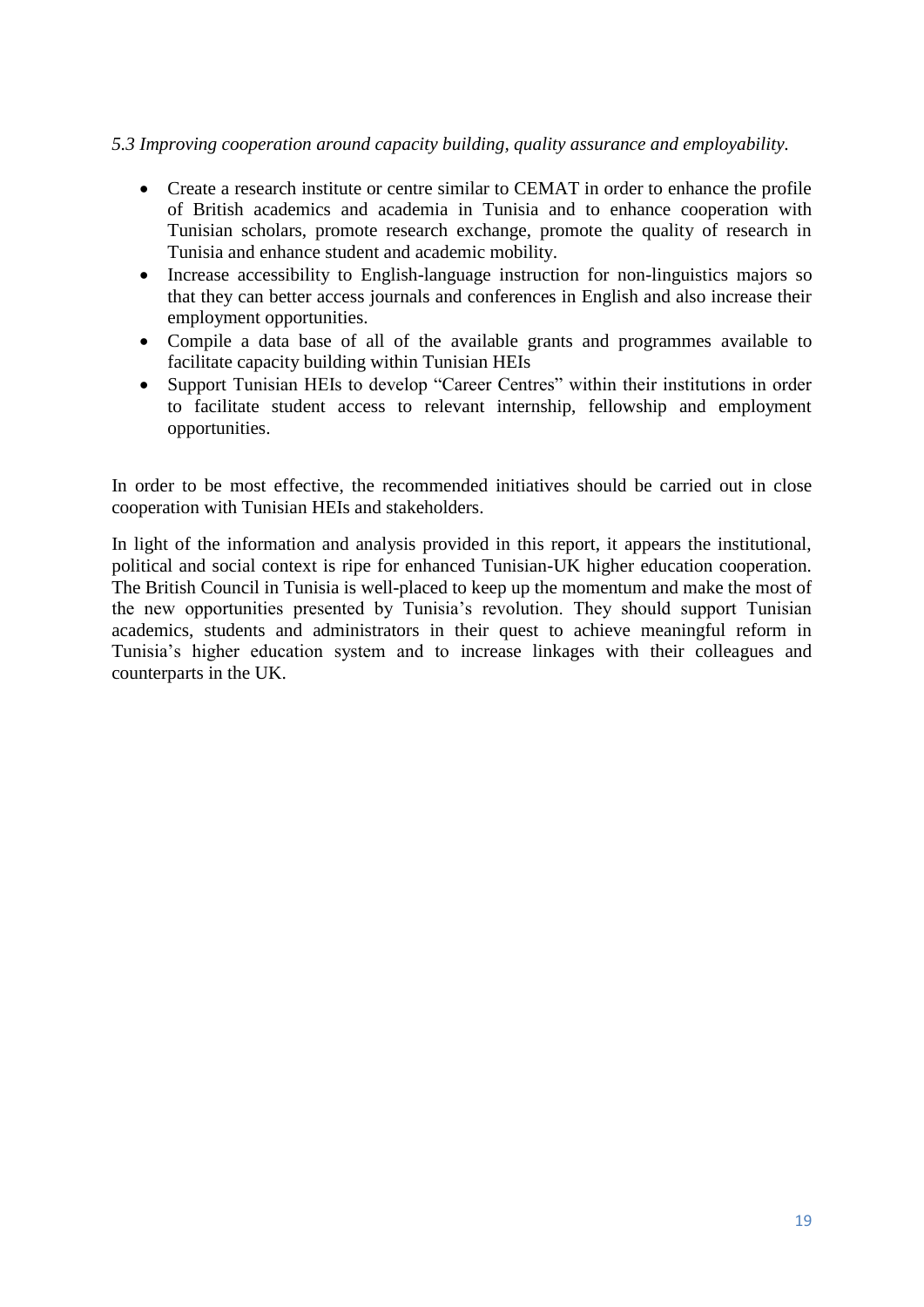# **APPENDIX**

## *A.1: Pre-Revolution Agreements*

## **1982a**

Tunisia Partner: 9 Avril, University of Tunis, Faculty of Arts and Sciences

UK Partner: College of St. Mark and St. John Foundation, Plymouth University

Terms of Reference: Third year Tunisian Humanities students would travel to the UK for a 10-week study trip. They would be broken into 2 groups, with their numbers varying between 10 and 20 per group.

The Tunisian partners would cover: registration, room and board, transportation, excursions, healthcare and plane tickets. Total cost: 1000 GBP per student.

#### **1982b**

Tunisia Partner: 9 Avril, University of Tunis, Faculty of Arts and Sciences

UK Partner: University of Sterling, Centre for English Language and Teaching

Terms of Reference: Third year Tunisian Humanities students would travel to the UK for a 10-week study trip. They would be broken into 2 groups, with their numbers varying between 10 and 20 per group.

The Tunisian partners would cover: registration, room and board, transportation, excursions, healthcare and plane tickets. Total cost: 1000 GBP per student.

#### **1986a**

Tunis Partners: 9 Avril, University of Tunis, along with the National Office of the Committee of Universities (L'office national des oeuvres universitaires)

UK Partner: Ealing University

Terms of Reference: Third year Tunisian Humanities students would travel to the UK for a 10-week study trip. They would be broken into 2 groups, with their numbers varying between 10 and 20 per group.

The Tunisian partners would cover: registration, room and board, transportation, excursions, healthcare and plane tickets.

#### **1986b**

Tunis Partners: 9 Avril, University of Tunis, along with the National Office of the Committee of Universities (L'office national des oeuvres universitaires)

UK Partner: University of Bognor Regis College, West Sussex Institute of Higher Education and Faculty of Arts and Social Sciences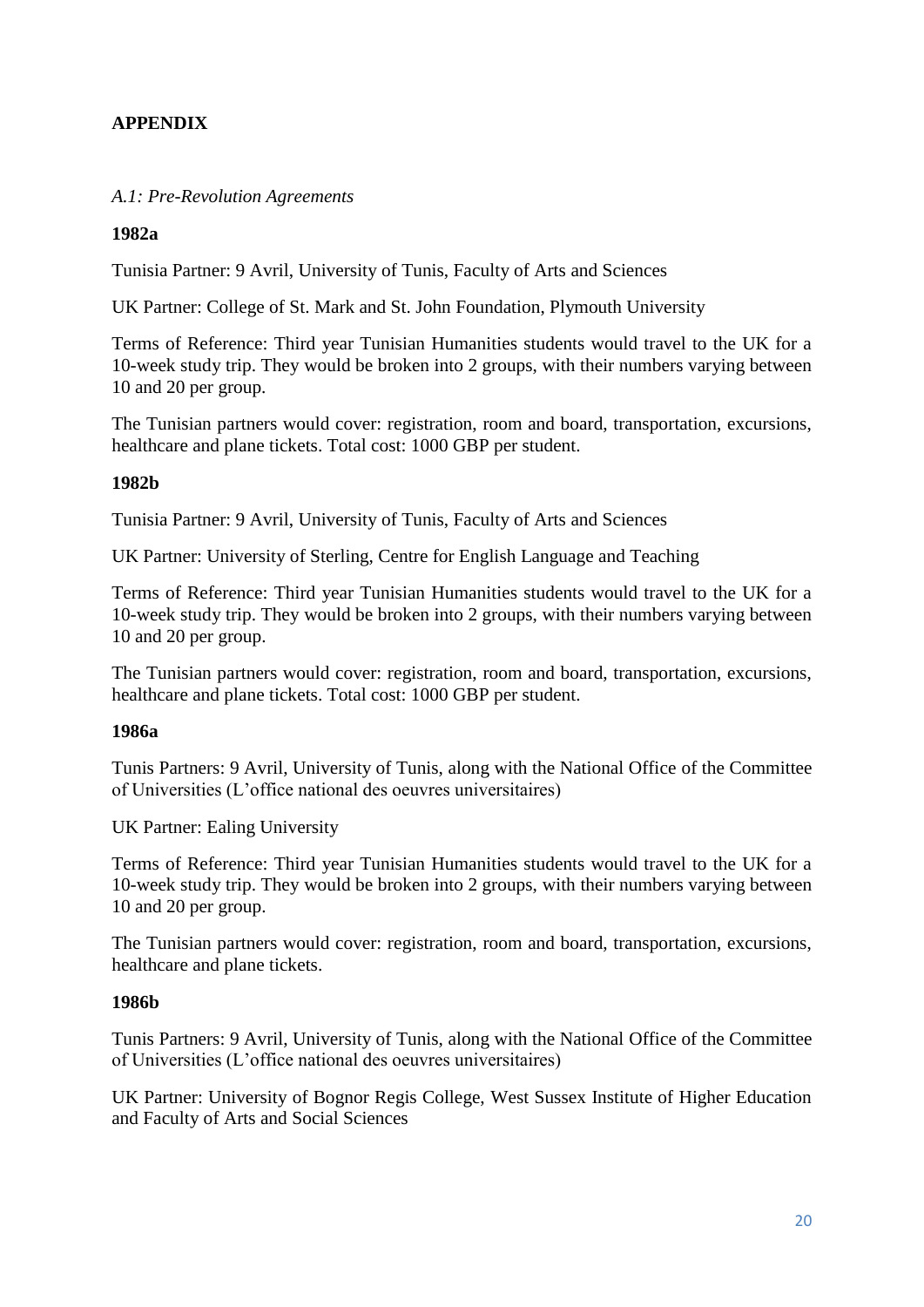Terms of Reference: Third year Tunisian Humanities students would travel to the UK for a 10-week study trip. They would be broken into 2 groups, with their numbers varying between 10 and 20 per group.

The Tunisian partners would cover: registration, room and board, transportation, excursions, healthcare and plane tickets. Total cost: 1200 GBP per student.

## **1986c**

Tunis Partners: 9 Avril, University of Tunis, along with the National Office of the Committee of Universities (L'office national des oeuvres universitaires)

UK Partner: University of Brighton, Polytechnic

Terms of Reference: Third year Tunisian Humanities students would travel to the UK for a 10-week study trip. They would be broken into 2 groups, with their numbers varying between 10 and 20 per group.

The Tunisian partners would cover: registration, room and board, transportation, excursions, healthcare and plane tickets. Total cost: 1200 GBP per student.

#### **1988a**

Tunis Partner: Manouba, Faculty of Arts and Sciences, University of Tunis

UK Partner: University of Brighton, Polytechnic

Terms of Reference: Third year Tunisian Humanities students would travel to the UK for a 10-week study trip. They would be broken into 2 groups, with their numbers varying between 10 and 20 per group.

The Tunisian partners would cover: registration, room and board, transportation, excursions, healthcare and plane tickets. Total cost: 1230 GBP per student.

#### **1988b**

Tunis Partner: Manouba, Faculty of Arts and Sciences, University of Tunis

UK Partner: College of St. Mark and St. John Foundation, Plymouth University

Terms of Reference: Third year Tunisian Humanities students would travel to the UK for a 10-week study trip. They would be broken into 2 groups, with their numbers varying between 10 and 20 per group.

The Tunisian partners would cover: registration, room and board, transportation, excursions, healthcare and plane tickets. Total cost: 1220 GBP per student.

#### **1988c**

Tunis Partner: Manouba, Faculty of Arts and Sciences, University of Tunis

UK Partner: University of Sterling: Centre for English Language and Teaching

Terms of Reference: Third year Tunisian Humanities students would travel to the UK for a 10-week study trip. They would be broken into 2 groups, with their numbers varying between 10 and 20 per group.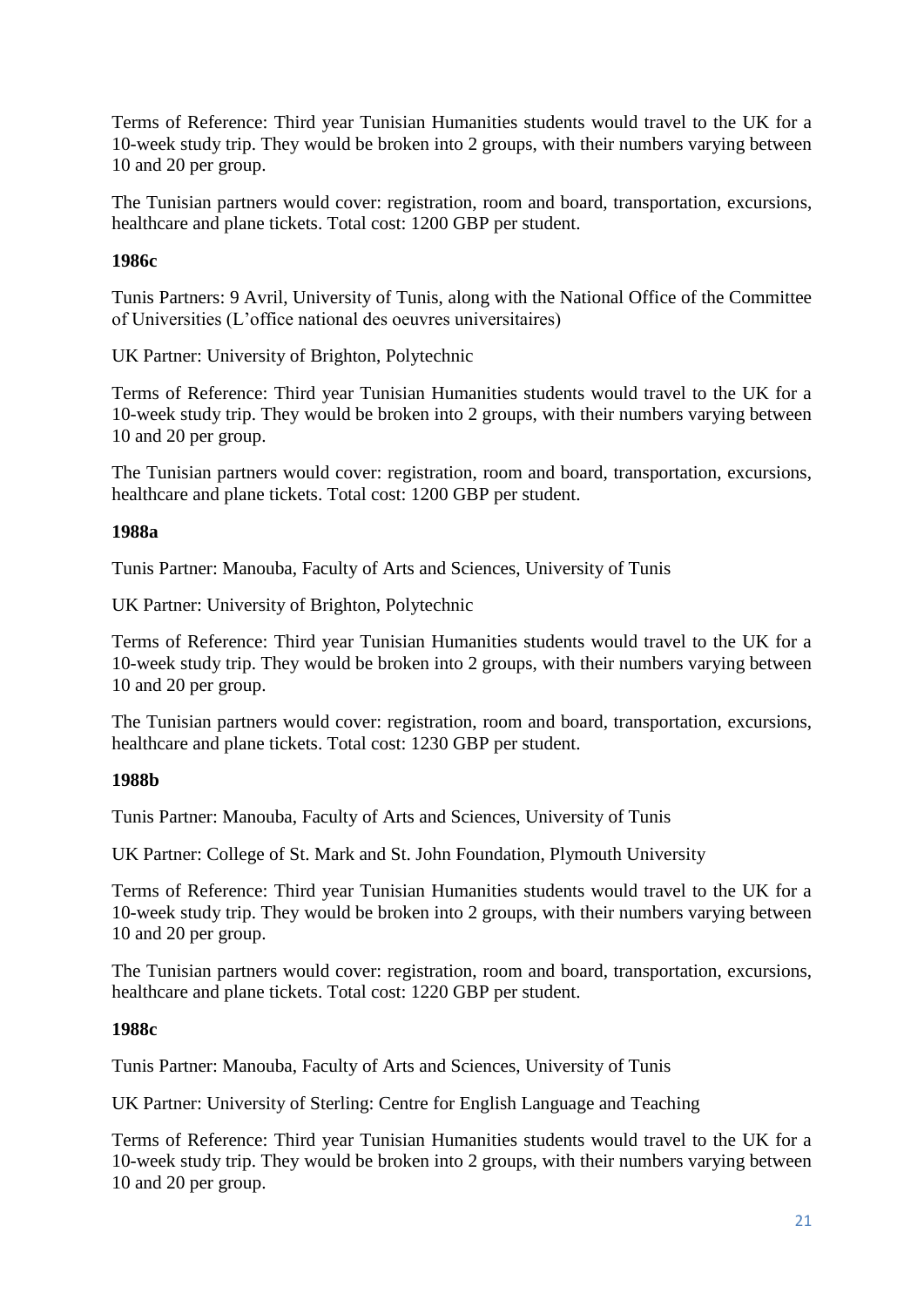The Tunisian partners would cover: registration, room and board, transportation, excursions, healthcare and plane tickets. Total cost: 1190 GBP per student.

## **1988d**

Tunis Partner: Manouba, Faculty of Arts and Sciences, University of Tunis

UK Partner: University of Bognor Regis College, West Sussex Institute of Higher Education

Terms of Reference: Third year Tunisian Humanities students would travel to the UK for a 10-week study trip. They would be broken into 2 groups, with their numbers varying between 10 and 20 per group.

The Tunisian partners would cover: registration, room and board, transportation, excursions, healthcare and plane tickets. Total cost: 1240 GBP per student.

#### **1988e**

Tunis Partner: Manouba, Faculty of Arts and Sciences, University of Tunis

UK Partner: Christchurch College, Canterbury

Terms of Reference: Third year Tunisian Humanities students would travel to the UK for a 10-week study trip. They would be broken into 2 groups, with their numbers varying between 10 and 20 per group.

The Tunisian partners would cover: registration, room and board, transportation, excursions, healthcare and plane tickets. Total cost: 1259 GBP per student.

#### **1988f**

Tunis Partner: Manouba, Faculty of Arts and Sciences, University of Tunis

UK Partner: COSP, University of East Anglia, Norwich

Terms of Reference: Third year Tunisian Humanities students would travel to the UK for a 10-week study trip. They would be broken into 2 groups, with their numbers varying between 10 and 20 per group.

The Tunisian partners would cover: registration, room and board, transportation, excursions, healthcare and plane tickets. Total cost: 1246 GBP per student.

#### **1991a**

Tunis Partner: Manouba, Faculty of Arts and Sciences, University of Tunis

UK Partner: Central London Polytechnic

Terms of Agreement: The two HEIs agreed to facilitate exchanges between the universities in the domain of teaching and research. Third and Fourth year UK students would come to Tunisia and one Tunisian student (MA degree level) would go to the UK. Each university would cover the fees for their students respectively.

Programme was subject to renewal at the end of each year. Not clear when the programme ended.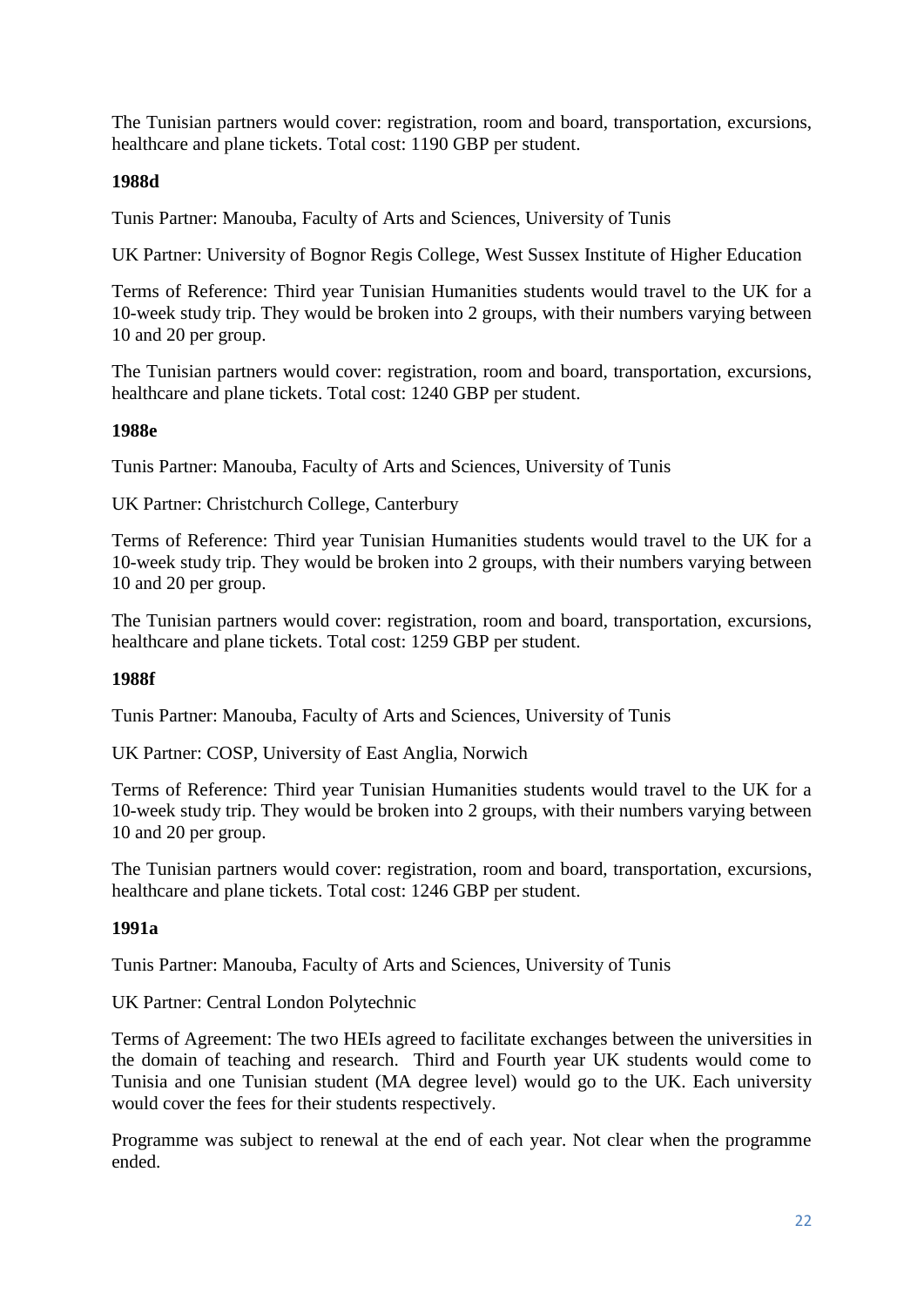## **1991b**

Tunis Partner: Manouba, Faculty of Arts and Sciences, University of Tunis

UK Partner: University of Manchester

Terms of Agreement: Facilitate exchange in domains of teaching and research. A number of students from each university would be exchanged- receive housing and inscription fees. The Tunisian students would come from English, Linguistics and Pedagogy background and would go to Manchester. Their fees and accommodation would be covered. Manchester students who study Arabic and French would spend time studying at Manouba. Each university would cover the fees for their students respectively.

Programme was subject to renewal at the end of each year. Not clear when the programme ended.

## **1992**

Tunisia Partner: Manouba, Faculty of Arts and Sciences, University of Tunis

UK Partner: University of Birckbeck

Terms of Agreement: Facilitate exchange in domains of teaching and research. Three faculty/post-grad fellows would be exchanged each way per year as visiting scholars in each other's departments. The placement would last for three months. The visiting scholars would be integrated into the exchange university's department life and also would have time for research and writing. UK research fellows would teach intensive seminars on issues of concern to English studies instructors.

Each university would cover the fees for their fellows respectively.

Programme was subject to renewal at the end of each year. Not clear when the programme ended.

#### **1993a**

Tunisia Partner: Bourguiba Institute of Living Languages, University of Tunis

UK Partner: Surrey Language institute

Terms of Agreement: 87 students from Tunisia would spend eight weeks over the summer studying in Surrey. Students would benefit from housing, food and board, free transportation, and free excursions/cultural activities.

Each student would receive pedagogical evaluation and feedback on their work, which would be sent back to their institute.

Total cost: 108, 576 GBP, paid for by the Tunisia Partner.

#### **1993b**

Tunisia Partner: Tunisia Partner: Manouba, Faculty of Arts and Sciences, University of Tunis

UK Partner: Surrey Language Centre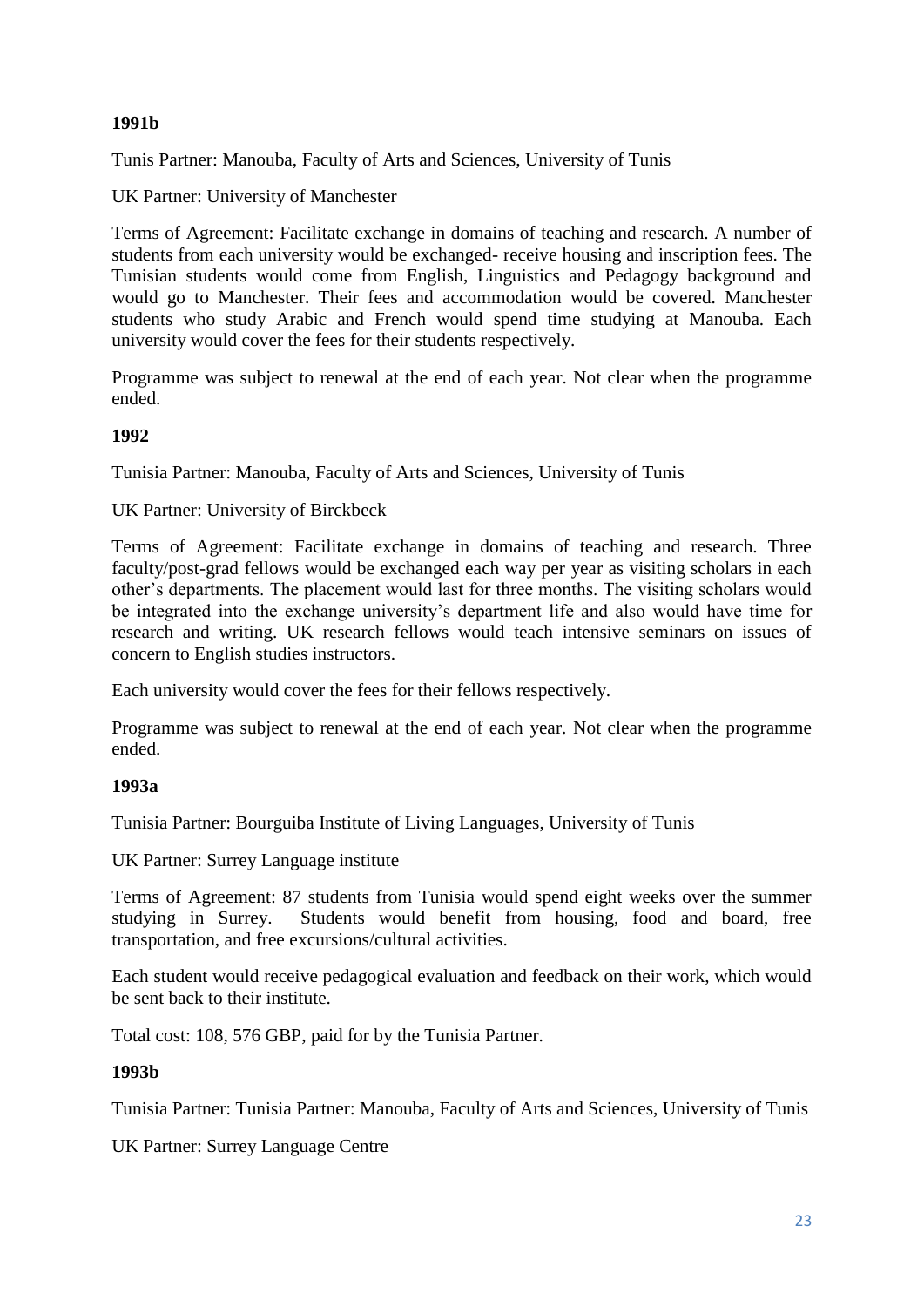Terms of Agreement: 34 students from Tunisia would spend eight weeks over the summer studying in Surrey. Students would benefit from housing, food and board, free transportation, and free excursions/cultural activities.

Each student would receive pedagogical evaluation and feedback on their work, which would be sent back to their institute.

Total cost: 50, 320 GBP, paid for by the Tunisia Partner.

## **1993c**

Tunisia Partner: 9 Avril, Faculty of Arts and Sciences, University of Tunis

UK Partner: University of Aberystwyth

Terms of Agreement: 3o students from Tunisia would spend eight weeks over the summer studying in Surrey. Students would benefit from housing, food and board, free transportation, and free excursions/cultural activities.

Each student would receive pedagogical evaluation and feedback on their work, which would be sent back to their institute.

Total cost: 1600 GBP per student, paid for by the Tunisia Partner.

## **1993e**

Tunisia Partner: 9 Avril, Faculty of Arts and Sciences, University of Tunis

UK Partner: University of Bristol

Terms of Agreement: 30 students from Tunisia would spend eight weeks over the summer studying in Surrey. Students would benefit from housing, food and board, free transportation, and free excursions/cultural activities.

Each student would receive pedagogical evaluation and feedback on their work, which would be sent back to their institute.

Total cost: 1640 GBP per student, paid for by the Tunisia Partner.

## **1993d**

Tunisia Partner: El Manar, Faculty of Science, Department of Geology, University of Tunis II

UK Partner: Kingston University, Faculty of Science, School of Geological Sciences

Terms of Agreement: To encourage and develop exchange of research, researchers and research students; To promote the exchange of professors, lecturers and assistants for limited periods (e.g. between 1 week – 3 months); To encourage joint research projects; To seek sponsorship and support for undertaking of complementary analysis in El Manar and Kingston University.

Examples of projects that came under the agreement:

1. Amina Mabrouk, Professor of Geology at El Manar. Began her PhD in geology in 1993. Through this program she received joint supervision, with both El Manar and Kingston University professors supervising her work. She completed her viva in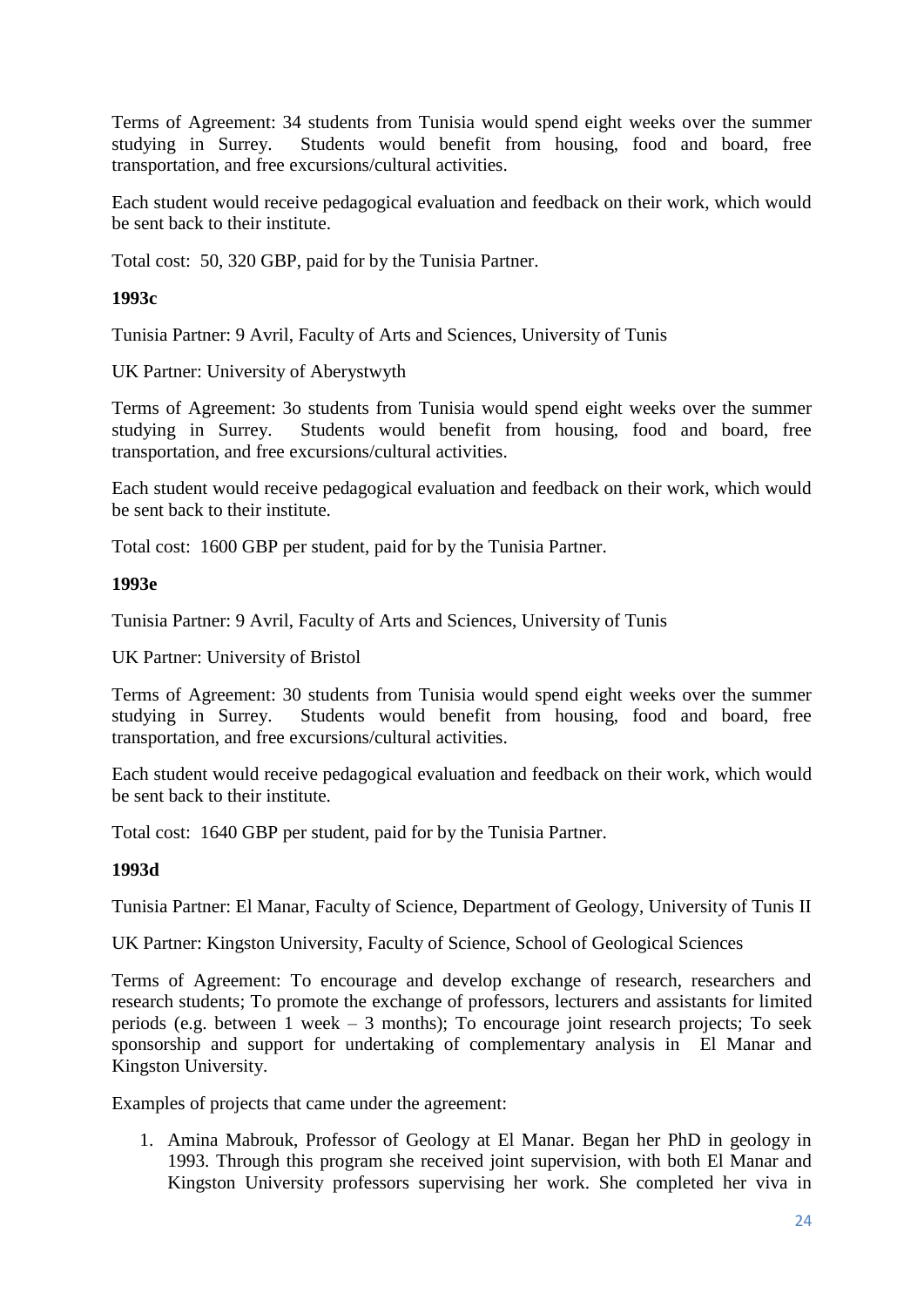2003. She recently published her PhD as a book: Chemostratiography of Upper Cetaceous Chalk, with Tunisia Scholars Press. Amina Mabrouk received financial support from the British Council as well as British Gas.

2. Medjerda Valley Project: Water Quality in the Medjerda Valley, Tunisia. Part 1 and 2 were carried out in 1992. The project was prepared with the support of the British Council, and was carried out by J. Macmillan, R. Manly and J. Weaire and R. Mood (Kingston) and Professor Habib Belayouni (El Manar).

## **2004**

Tunisia Partner: 9 Avril, Faculty of Arts and Sciences, University of Tunis

UK Partner: University of Aberystwyth

Terms of Agreement: 82 students from Tunisia, broken into 2 groups, would spend 4 weeks each over the summer studying in Aberystwyth. British and American Literature and Civilisation students would receive training in writing and oral English skills, as well as IT training. Students would benefit from housing, food and board, free transportation, and free excursions/cultural activities.

Total cost: 68,880 GBP, covered by UK partners. Tunisia partners would cover plane tickets.

#### **2006**

The Language Village at Nabeul (LVN) was established. The LVN is a summer language camp organized by the Tunisian Ministry of Higher Education. Since 2006 it has hosted over 600 undergraduate students in partnership with AMIDEAST Tunisia and the British Council Tunisia. The main objective of LVN is to expose students to English in order to enhance their communication skills.

LVN also provides for cross-cultural exchanges, with 15 departments of English from all over the country taking part in the program (Greater Tunis area, Sousse, Sfax, Kairouan, Jendouba, Béja, Gafsa, Moknine, Nabeul, Gabes, etc.), in addition to native English speakers from the US and the UK.

## **2010a**

Tunisia Partner: University of Tunis El Manar, University of Tunis

UK Partner: University of Chester

Aims: To improve teacher and student qualifications; To exchange of teachers and students in the field of pedagogy; To facilitate: joint research activities, participation in conferences and seminars, exchange of teaching materials and scientific publications, exchange of technical and scientific information in various fields of specialization; To develop libraries and joint tutorship of post-graduate training.

The agreement would last five years, subject to renewal

## **2010b**

Tunisian partner: [Tunisian Institut National du Patrimoine](http://www.inp.rnrt.tn/) (INP)

UK Partner: [University of Oxford](http://www.classics.ox.ac.uk/)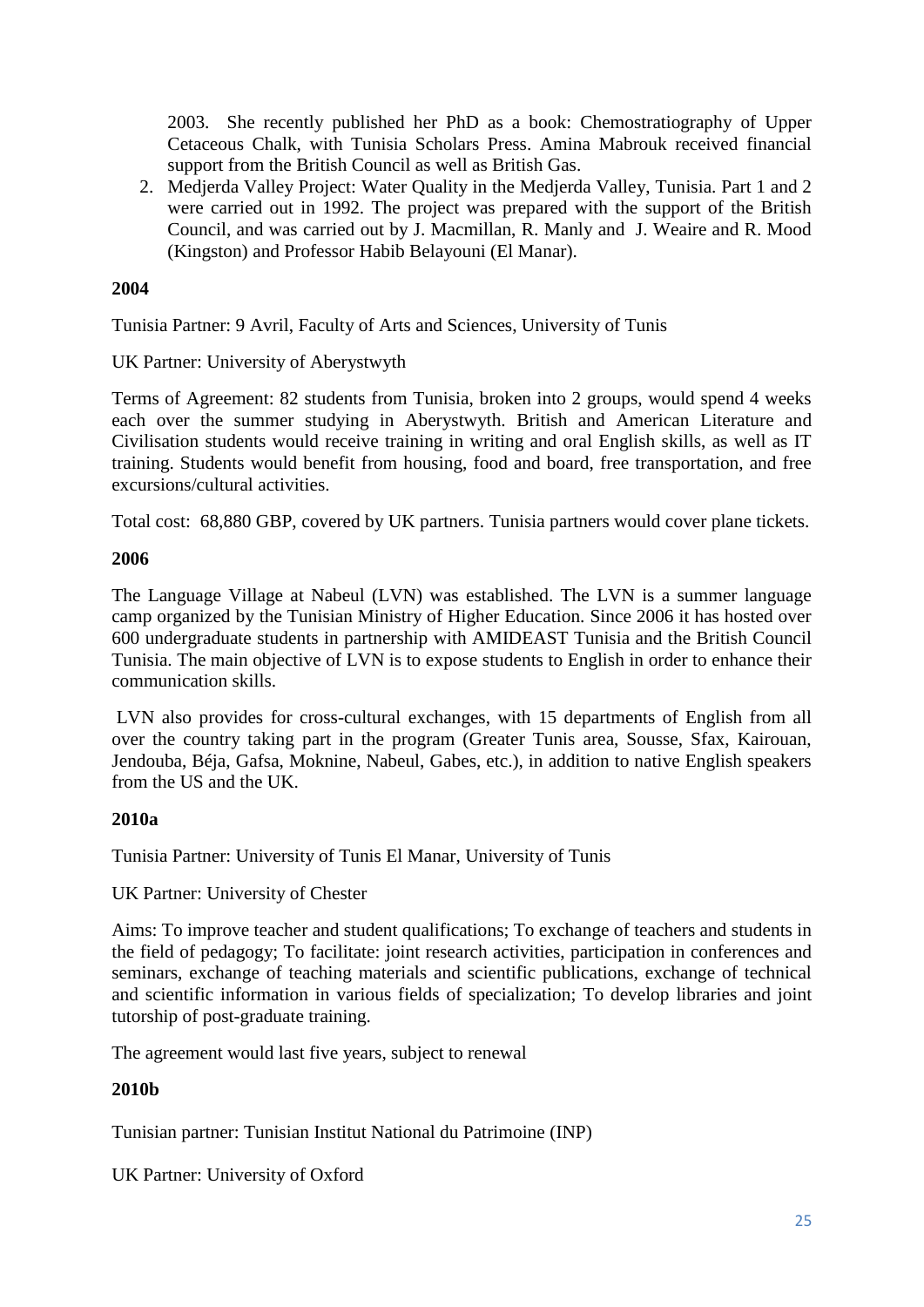Project Aims: To investigate the ancient city of Utica's urban development and economy, while developing new technologies, training archaeologists and helping to preserve the site. This is done through a combination of topographic survey, geophysics, coring, excavation, pottery studies, structural survey and conservation.

Two-week pilot season, April 2010: an extensive program of magnetometry, established a Digital Elevation Model by DGPS, began a topographical survey of the site, tested the northern margins of the site close to the ancient shoreline with limited sondages, excavated in the area of the basilica and forum in the town centre (revealing early Islamic occupation for the first time), and cleaned and carried out limited excavation in the 'House of the Grand Oecus', the largest in the city.

September 2012: four-week excavation. Work continued in the centre of the city on the early Islamic levels exposed in 2010 and the Roman structures beneath them, as well as in the 'House of the Grand Oecus'.

Tunisian-British Utica Team: Directed by Elizabeth Fentress (AIAC), Josephine Quinn (Oxford), Andrew Wilson (Oxford), Nabil Kallala (INP, 2009-2011), and FaouziGhozzi (INP). The team is made up of specialists and students, both undergraduate and postgraduate, and has involved people from the universities of Tunis, Sousse, Manouba, Aix-en-Provence, Siena, Cambridge, Southampton, Leicester and Oxford, the INP and the British School at Rome, as well as professional archaeologists.

Funded by Baron Lorne Thyssen, the Society of Antiquaries, the John Fell Oxford University Press (OUP) Research Fund, All Souls College, and Oxford University's Institute of Archaeology,

## *A.2 Post-Revolution Cooperation Agreements*

## **2013- July 2017**

**.** 

ERASMUS Mundus<sup>30</sup> Project number 2013-2442/001-001-EM Action 2 partnership: "EU-Morocco-Egypt-Tunisia-Algeria-Libya International Cooperation Agreement (EU-METALIC II)"

Tunisia Partner: 9 Avril, University of Tunis, with the Tunisian Education, Audiovisual and Cultural Executive Agency and Ministry of Higher Education and Scientific Research

UK Partner: Cardiff Metropolitan University (along with various EU universities)

Project Aims: To improve leadership in Higher Education and identify problems and create sustainable development through research, debates and engaging HE administration and directors, including Presidents, Deans, Secretary Generals as well as the relevant Ministries.

 $30$ Note: The Erasmus Mundus programme (2009-2013) aims to enhance the quality of higher education and promote dialogue and understanding between people and cultures through mobility and academic cooperation. It was replaced in 2014 the Erasmus + programme.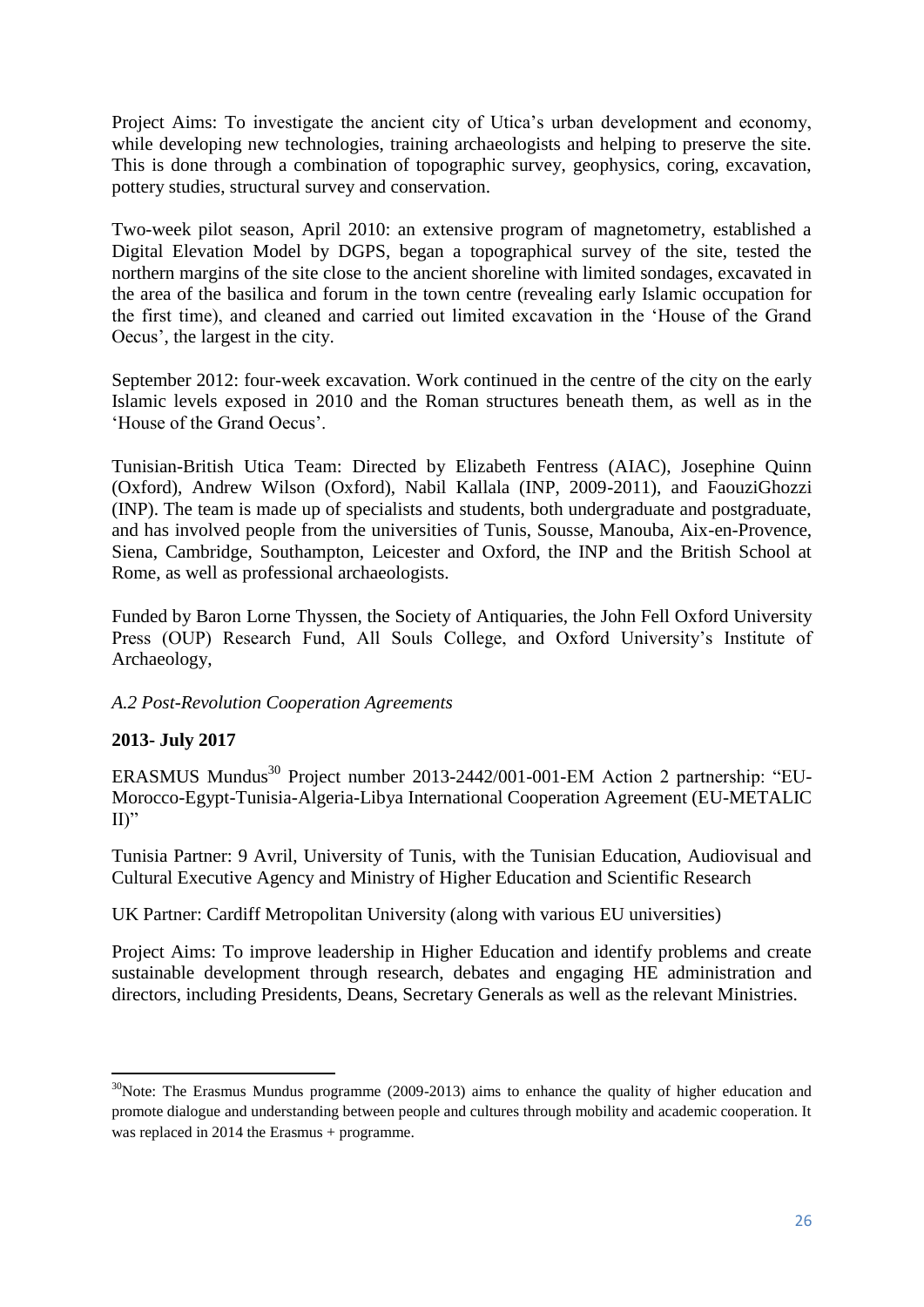Tunisian participants who travel to UK: 6 Undergraduate students; 4 MA students; 4 PhD students, 1 Postdoctoral students; 6 Staff. Total: 22.

## **2014**

**.** 

Tunisia Partner: Tunis Business School (TBS), University of Tunis

UK Partner: LSE Middle East Centre, Emirates Foundation Collaboration Project

Project Aims:<sup>31</sup> The purpose of this project is to enhance the didactic capacity of TBS on the level of International Relations teaching. To do so, this project entails knowledge transfer as well as capacity building components. It aims to strengthen the teaching, assessment and course development capacities of International Relations courses at TBS. It also aims to enhance the overall academic experience of TBS students and to contribute to developing their intellectual and critical thinking skills.

*A.3 Examples of Tunisian MA Students Currently Based in the UK*

- AchrafAyad: civil society activist; one of the founders of I-Watch, currently studying International Relations, Birmingham University
- Habib Sayah: Tunisian Lawyer, Political Risk Analyst & Consultant / Chevening Scholar at King's College London, Dept. of War Studies

## *Examples of Tunisian academics currently based in the UK*

- Mohamed-Salah Omri, Associate Professor of Modern Arabic Language and Literature, [Oriental Institute](http://www.orinst.ox.ac.uk/) / [St John's College,](http://www.sjc.ox.ac.uk/) Oxford *Research interests:* modern and pre-modern Arabic literature; Francophone literature of the Maghreb; Comparative and world Literatures; Arab cinema; literature and history; Tunisia.
- LarbiSadiki, [Tunisian](http://en.wikipedia.org/wiki/Tunisia) writer, political scientist and former senior lecturer at the University of Exeter. *Research interests*: democratization of the Arab world as well as human rights studies and dialogue between the Western and Islamic civilizations.

## *A.4 Example of UK academics currently working on Tunisia*

Below is a by no means exhaustive list of UK-based scholars currently doing research in Tunisia:

 Dr.CharisBoutieri, Lecturer in the Social Anthropology of the Middle East, the School of Arts and Humanities, King's College London.

*Research interests:* 'The Social Lives of Tunisian Democracy: a Pilot Study'.

 Professor Emma Murphy, Head of School in the [School of Government and](https://www.dur.ac.uk/sgia/)  [International Affairs](https://www.dur.ac.uk/sgia/) at Exeter University.

*Research interests:* Tunisian political economy, democratization, women, youth.

 Dr. Michael Willis, Research Lecturer and King Mohamed VI Fellow in Moroccan and Mediterranean Studies, [Oriental Institute](http://www.orinst.ox.ac.uk/) / [St Antony's College,](http://www.sant.ox.ac.uk/) Oxford.

<sup>&</sup>lt;sup>31</sup> Note: Project funding has yet to be approved. Principle Investigators waiting for decision in early July. Response so far from funders has been positive.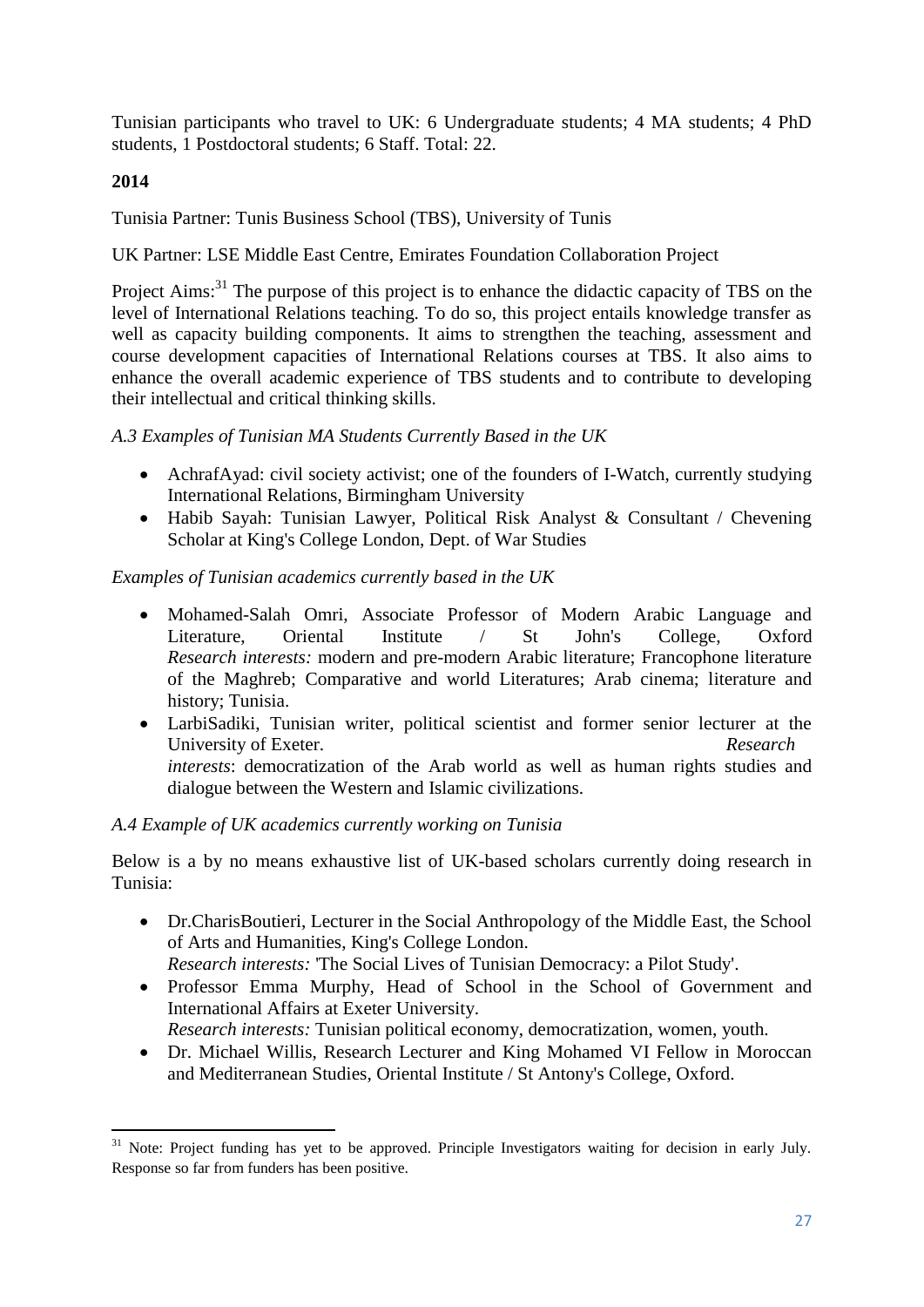*Research interests*: Politics, modern history and international relations of the Maghreb (Morocco, Algeria and Tunisia)

- Monica Marks, PhD student, [University of Oxford,](http://oxford.academia.edu/) [Middle East Centre,](http://oxford.academia.edu/Departments/Middle_East_Center) *Research interests*: [Islamism,](http://www.academia.edu/Documents/in/Islamism) [Youth,](http://www.academia.edu/Documents/in/Youth) [Tunisia,](http://www.academia.edu/Documents/in/Tunisia) [Youth Politics,](http://www.academia.edu/Documents/in/Youth_Politics) [Salafism,](http://www.academia.edu/Documents/in/Salafism) and [Jihadi](http://www.academia.edu/Documents/in/Jihadi_Salafism)  [Salafism](http://www.academia.edu/Documents/in/Jihadi_Salafism) in Tunisia.
- Alexis Artaud de La Ferriere, Research Associate (Field[\)University of Cambridge,](http://uk.linkedin.com/company/university-of-cambridge?trk=ppro_cprof)  [Centre for International Relations in the Middle East and North Africa](http://uk.linkedin.com/company/university-of-cambridge?trk=ppro_cprof) *Research interests:*media sector within the context of the political transition in Tunisia.
- Professor Charles R H Tripp, [Department of Politics and International Studies,](http://www.soas.ac.uk/politics/) Politics with reference to the Middle East *Research interests:* Middle East and North Africa politics, states and ideologies, war and resistance, Islamic and comparative political thought, the nature of autocracy and the sociology of power Art and Power. Most recently has been awarded a British Academy grant for research in Tunisia.
- Roxane Farmanfarmaian, Affiliated Lecturer at the Centre of International Studies (now part of POLIS) at the University of Cambridge- where she is now a Affiliated Lecturer, teaching international politics and energy security, She is a founding member of the POLIS- affiliated Centre for the International Relations of the Middle East and North Africa (CIRMENA).

*Research interests:* liberated media in developing political narrative in transitional Tunisia.

- Salwa Ismail, Head of Department, [Politics and International Studies,](http://www.soas.ac.uk/politics/) SOAS *Research interests*: political Islam in Tunisia, political economy of North Africa and the Middle East, political society of North Africa and the Middle East.
- George Joffe, Research Fellow at the Centre of International Studies, Robinson College, Cambridge and Visiting Professor of Geography at Kings College, London University.

*Research interests:* Middle East and North Africa politics, connections between migrant communities and trans/national violence in Europe.

- Josephine Quinn, Associate Professor in Ancient History**,** Faculty of Classics, Worcester College, Oxford. *Research interests:* Focuses on Greek and Roman history, Phoenician world, as well as the cultural history of North Africa and Tunisia in particular.
- Corinna Mullin, Visiting Assistant Professor in International Relations, University of Tunis, Research Associate, School of Oriental and African Studies (SOAS). *Research interests:* Politics of national security and transitional justice in Tunisia, political economy of the Middle East and North Africa, international relations of the Middle East and North Africa.
- Anne-Marie Murray, Visiting Professor in British and American History, Faculty of Letters and Arts Manouba.
- Neil Jones, Visiting Professor in Literture, Faculty of Letters and Arts Manouba

# *A.5 British HE Associations Focusing on the Middle East and North Africa*

There are several long-standing as well as recently formed HE associations in the UK that could serve as platforms for launching and facilitating HEI cooperation between Tunisian and British academics. In particular, it is envisioned that these associations might facilitate cooperation in the areas of: research/researchers exchange, joint research opportunities, student and faculty mobility, conferences, networking, shared funding opportunities. The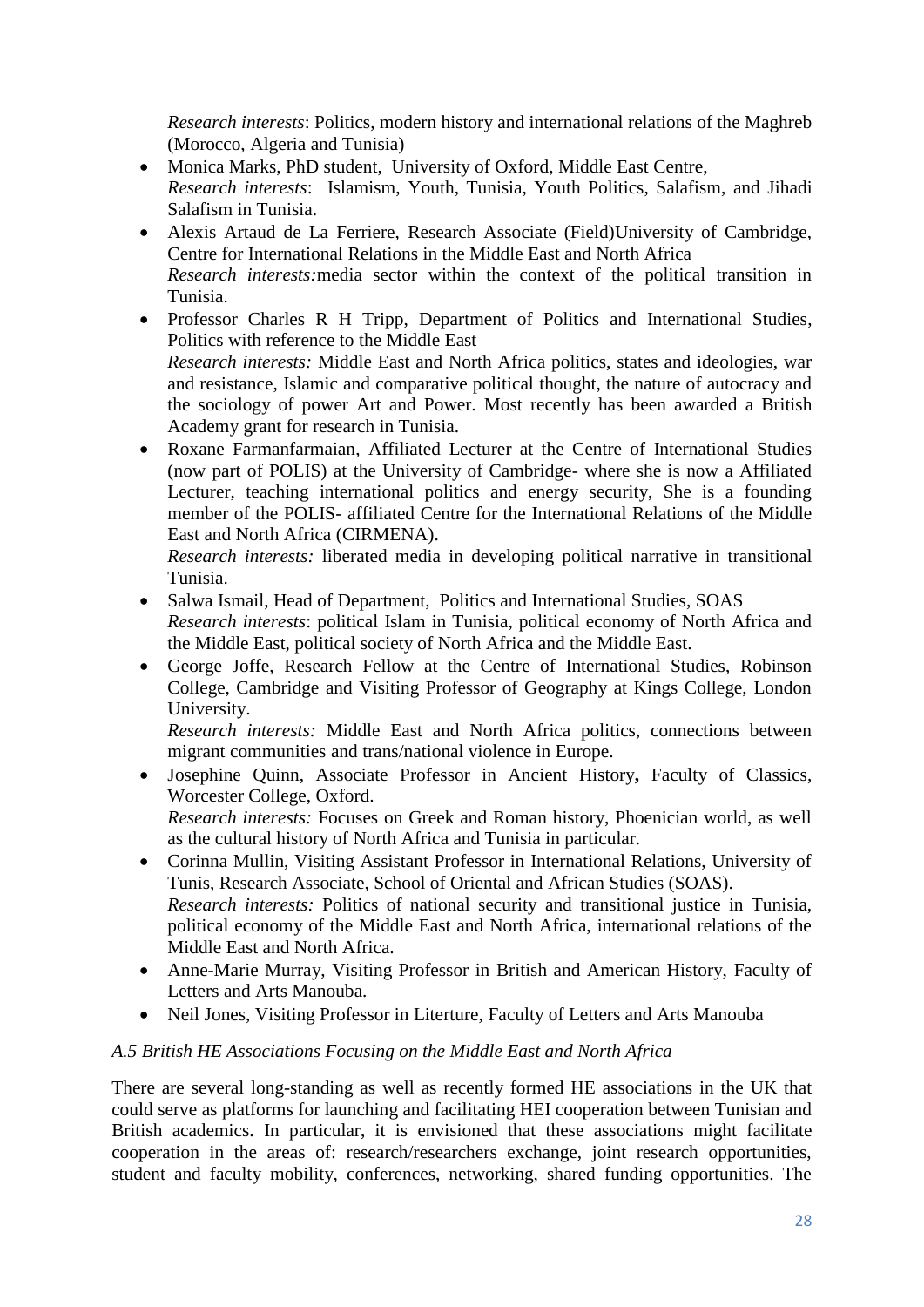three most prominent associations include the Maghreb Academic Network, the British Institute for Middle East Studies (BRISMES) and the London Middle East Institute (LMEI). See Appendix A.5 for further details on these associations.

## **Maghreb Academic Network<sup>32</sup>**

The Maghreb Academic Network is the first academic forum focused on the Maghreb region in the UK. It was founded in 2013 by KarimaLaachir from SOAS and Michael Willis from Oxford University, CharisBoutieri from King's College.

## **British Institute for Middle East Studies (BRISMES)<sup>33</sup>**

The British Society for Middle Eastern Studies (BRISMES) was established in 1973 to encourage and promote the study of the Middle East and North Africa in the United Kingdom.

The Society brings together teachers, researchers, students, diplomats, journalists and others who deal professionally with the Middle East and North African region. Membership is open to all the above, regardless of nationality - indeed regardless of where in the world they are based

## **The London Middle East Institute (LMEI)<sup>34</sup>**

The London Middle East Institute was founded in 2002. It is a registered charity governed by a Board of Trustees. The Board is chaired by the Director of SOAS, and includes four representatives from the academic staff of SOAS, one each from the Foreign and Commonwealth Office, the University of London and the British Academy, and one member who has relevant business/professional interests.

The LMEI has become the focal point of Middle Eastern scholarly and outreach activities at SOAS and a principal venue for such activities in London. It draws upon the resources of London and SOAS to provide teaching, training, research, publication, consultancy, outreach and other services related to the Middle East.

The LMEI serves as a neutral forum for the consideration of issues concerning that region and helps to create links between individuals and institutions with academic, commercial, diplomatic, media or other specialisations

#### *A. 6 Scorecard on HE cooperation*

- 1. The number of UK scholars working on Tunisia: Around 50-60
- 2. The number of UK students and scholars currently based in Tunisia: Around 15-20
- 3. The number of Tunisian scholars currently working on the UK: Around 30

1

<sup>32</sup> http://www.kcl.ac.uk/artshums/depts/trs/people/staff/academic/boutieri.aspx

<sup>33</sup> http://www.brismes.ac.uk/

<sup>34</sup> http://www.soas.ac.uk/lmei/